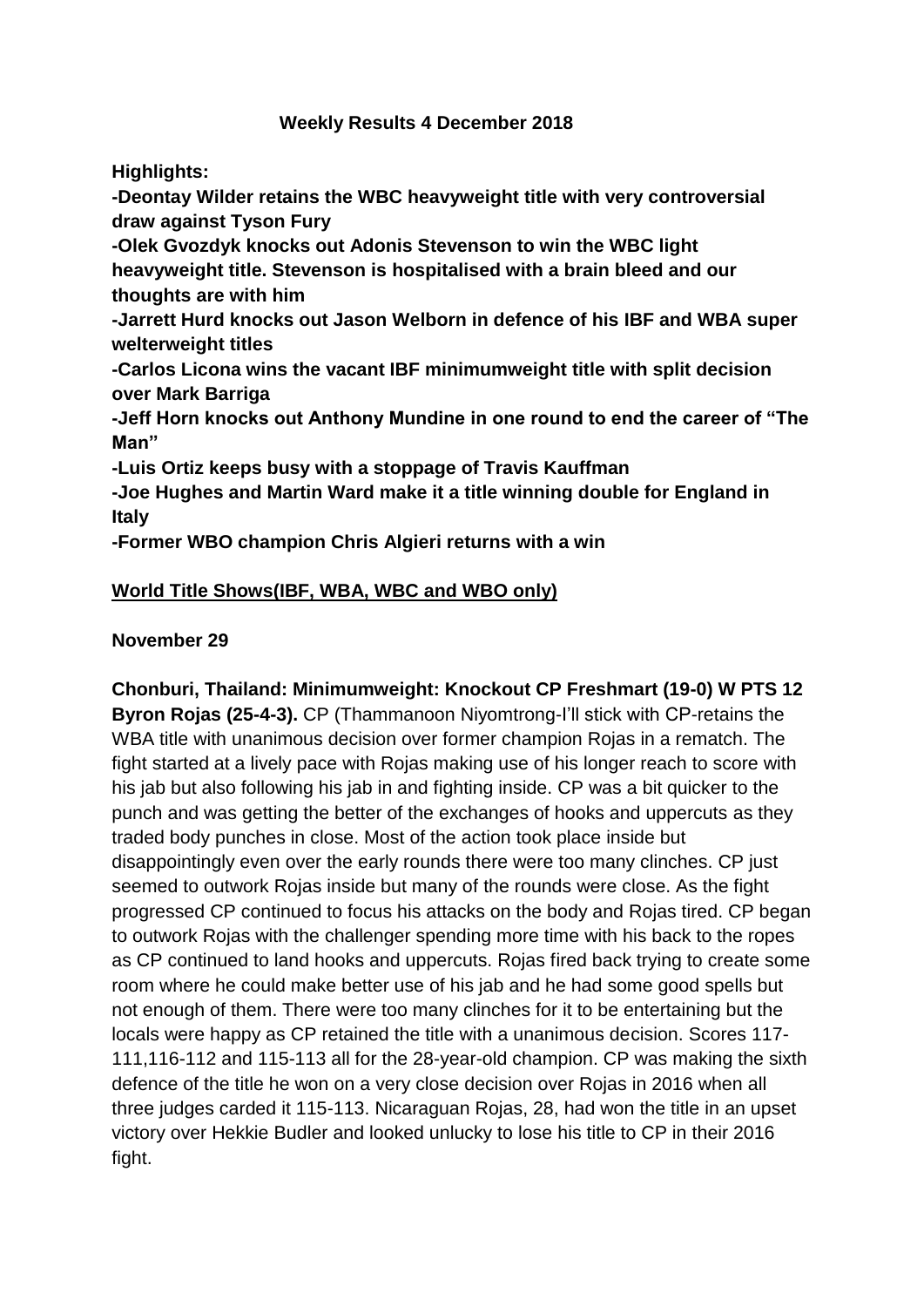# **December 1**

**Los Angeles, CA, USA: Heavy: Deontay Wilder (40-0-1) DREW 12Tyson Fury (27-0-1). Super Welter: Jarrett Hurd (23-0) W KO 4 Jason Welborn (24-7). Minimumweight: Carlos Licona (14-0) W PTS 12 Mark Barriga (9-1). Heavy: Luis Ortiz (30-1) W TKO 10 Travis Kauffman (32-3,1ND). Heavy: Joe Joyce (7-0) W KO 1 Joe Hanks (23-3). Super Feather: Isaac Lowe (16-0-3) W TKO 5 Lucas Baez (34-17-5). Heavy: Chris Arreola (37-5-1) W RTD 6 Maurenzo Smith (20-11- 4). Welter: Robert Guerrero (34-6-1,2ND) W KO 2 Adam Mate (28-13). Middle: Julian Williams (26-1-1) W TKO 2 Francisco Castro (28-9).**

# **Wilder vs. Fury**

Wilder retains WBC title with highly controversial draw against Fury who climbs off the floor twice in a sparkling and extroverted display and looks unlucky not to get the decision

# **Round 1**

Good opening round for Fury. He does some clowning but also some useful work. His constantly feinting freezes Wilder who is hesitating in pulling the trigger. Fury is the one who is connecting with the better punches with a left and a right unbalancing Wilder

# **Score 10-9 Fury.**

# **Round 2**

A close round. This time Wilder waits less and throws plenty of jabs. Fury is still presenting a difficult target and doing some of his usual antics such as putting both gloves behind his back and his arms over his head. Tyson scores with a couple of jabs but Wilder just does enough to edge this one.

### **Score 10-9 Wilder Tie 19-19 Round 3**

Fury's round. With his constant upper body movement and gloves shifting he is making Wilder a confused man. In addition his taunting is adding to Wilder's frustration and it works for Fury as Wilder is either not throwing punches or throwing himself at his tormentor. Fury is punching in short bursts and is more accurate.

# **Score 10-9 Fury Fury 29-28**

# **Round 4**

Fury is very agile for a 6'9" man and is constantly changing position. He is slotting jabs through Wilder's guard with Wilder coming up short with his jab. Fury is having no trouble anticipating and ducking under Wilder's rights and Wilder is showing the hesitancy that was a feature of most of his rounds against Ortiz.

# **Score 10-9 Fury Fury 39-37**

# **Official scores: 40-36 Wilder, 39-37 Fury, 39-37 Fury Round 5**

Fury's round but a close one as neither fighter really threw that many punches in anger. Most of Fury's punches are prodded jabs to keep Wilder off balance but over the last minute Fury scores with a couple of quick bursts of punches. Wilder is just not throwing enough and not pressing Fury hard enough.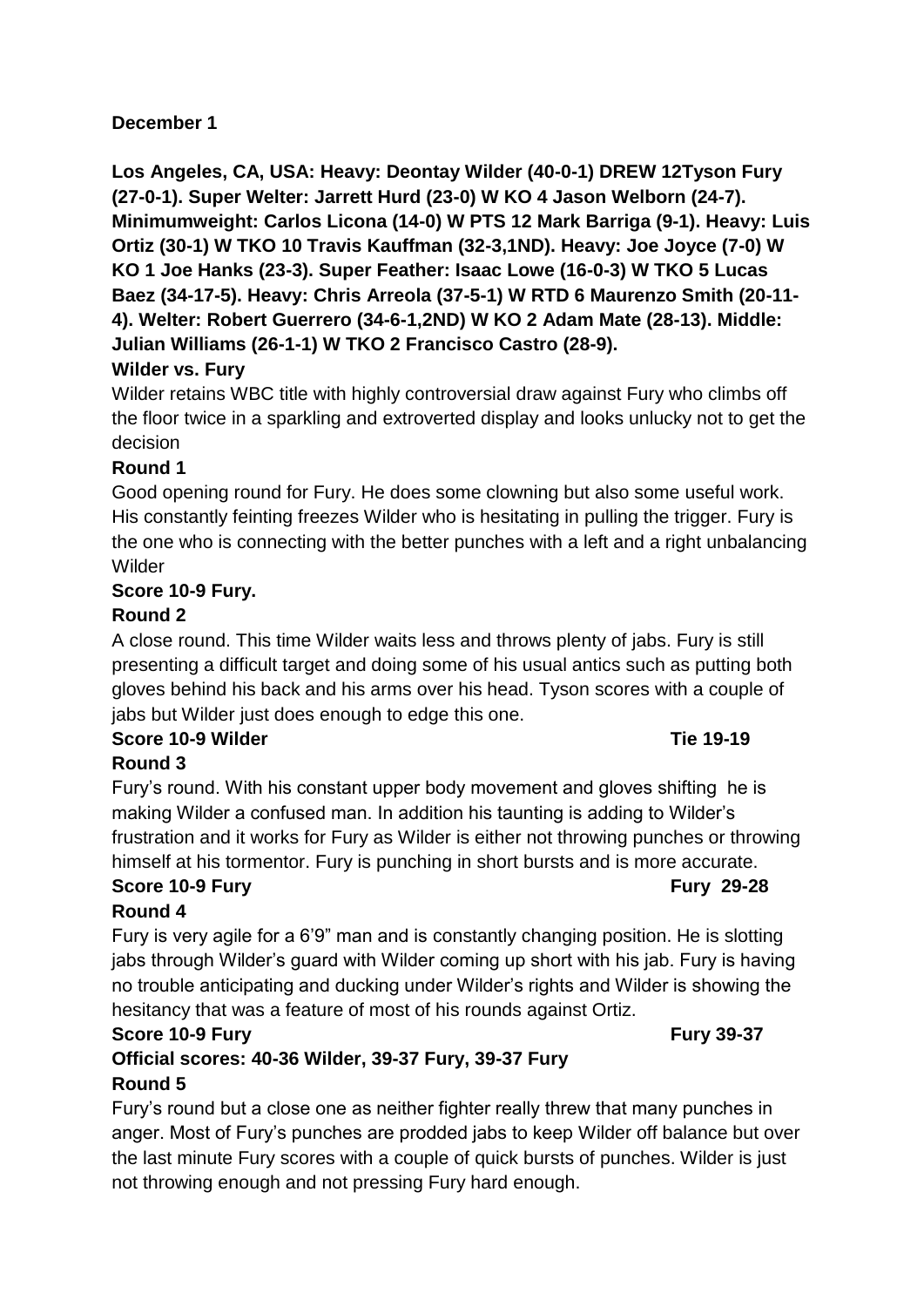# **Score 10-9 Fury Fury 49-46**

# **Round 6** Fury out jabs Wilder in this one. Fury also scores in quick attacking bursts. Wilder spends most of the round on the back foot. It is difficult to understand his tactics as he will never beat Fury that way. Wilder finally gets through with some jabs just before the bell but it is Fury's round

# **Score 10-9 Fury Fury 59-55 Round 7**

Fury takes another round. Wilder makes a better start throwing jabs with some intent but Fury fires back scoring with jabs and again with bursts of three or four punches including a left jab right cross both of which are on target. Wilder is getting wilder. He is missing with huge swings and leaving himself open to counters.

# Score 10-9 Fury **Fury 69-64**

**Round 8** Clearly Fury's round. He is again stabbing home his long jabs and confident enough to follow in after the jab with other punches. It seems that Wilder can't make up his mind whether he should go forward or back and Fury is taunting Wilder . When the taunts rouse Wilder to action Fury easily ducks away from the punches.

# **Score 10-9 Fury Fury 79-73**

# **Official scores: 77-75 Wilder, 78-74 Fury, 77-75 Fury Round 9**

This was the best round of the fight so far. Fury is confident enough to again be taunting Wilder. This time Wilder is more positive in his approach. He throws some jabs with more purpose and lands a heavy right to the head. Fury taunts him and Wilder responded with a chopping right that puts Fury down. He is up at nine and Wilder comes forward throwing punches. Fury uses a combination of ducking and weaving and holding and then drives Wilder back. Wilder lands a couple more head pinches but is again swinging and missing and a recovered Fury spends the last thirty seconds taunting Wilder.

# **Score 10-8 Wilder Fury 87-83**

# **Round 10**

Amazingly Fury had his best round in this one. Straight from the bell he throws jabs and long rights to have Wilder backing up. Fury continues to march forward connecting with jabs and rights with Wilder hardly throwing a punch. Wilder comes alive just before the bell throwing a series of punches-all of which Fury dodges and he again taunts Wilder at the bell.

# **Score 10-9 Fury Fury 97-92**

**Round 11**

The action slows in this one but again it is Fury's roujnd. He stays with his jab and long rights and Wilder just can't get past the jab and is off target with the heavy punches he does throw as Tyson dominates the round

#### **Score 10-9 Fury Fury 107-101 Round 12**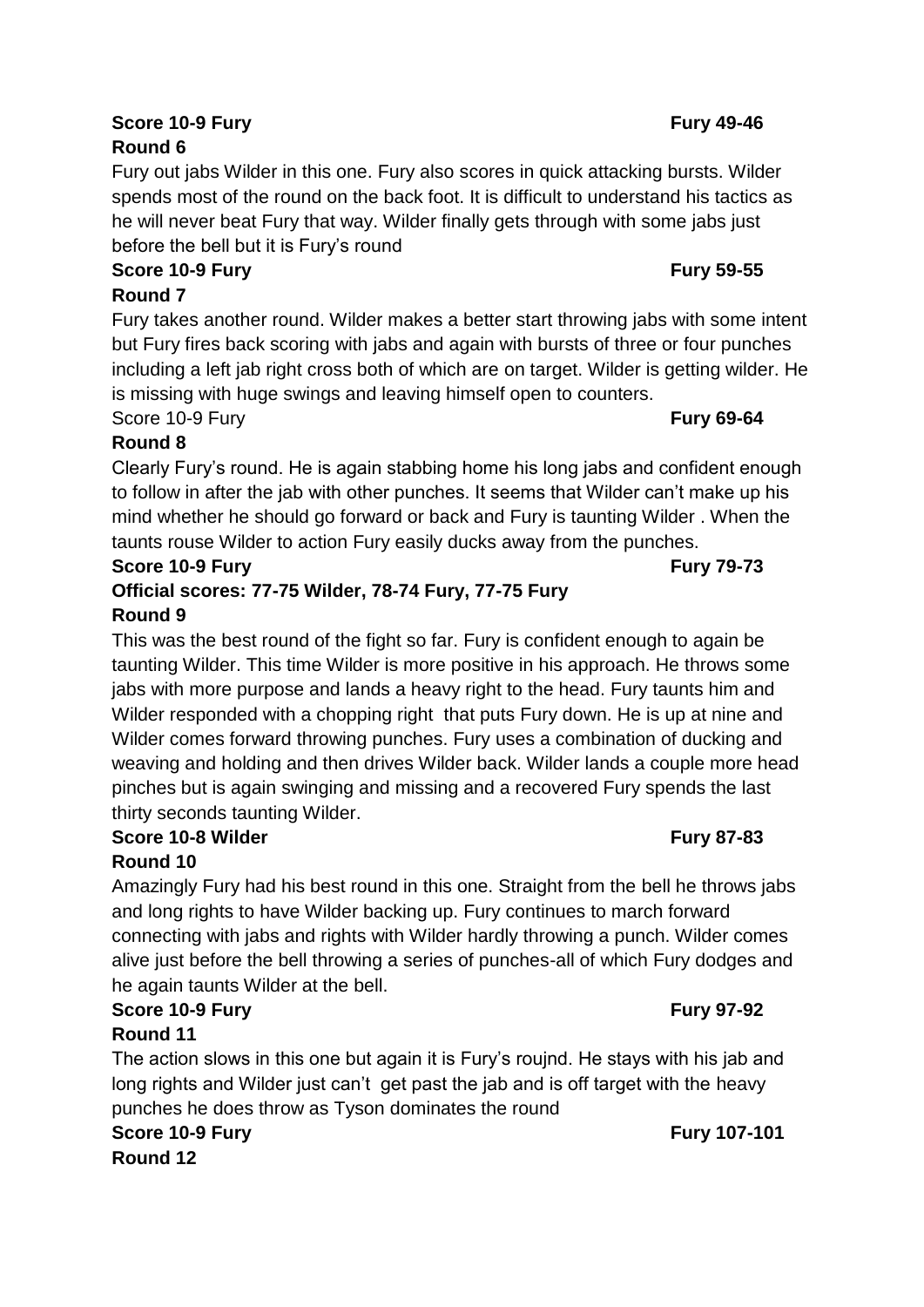It seemed Wilder needed a knockout and he thought he scored one. Just forty seconds into the round Wilder shakes Fury with a right forcing Fury back and then lands a huge right to the side of the head and a left hook to the chin that sends Fury down spread-eagled on the canvas unmoving. Wilder is convinced the fight was over and is already starting to climb the ropes to celebrate Its was only when the count reaches six that Fury stirs and then he climbs up at the count of nine. The referee gives him the usual question and move tests and then lets the fight continue. Wilder storms forward but again is just swinging wildly. He does manage to connect with a couple of punches but Fury begins to fight back and Wilder stops punching and goes onto the back foot with Fury ending the round strongly and it is noticeable that after the last bell it is Fury who is celebrating whilst a subdued Wilder looked on. **Score 10-8 Wilder Fury 115-111** 

# **Official scores: 115-111 Wilder, 114-112 Fury, 113-113**

Wilder holds on to the WBC title but his whole demeanour at the end of the fight seemed to be one resignation to defeat. After the trials and tribulations Fury has gone through his climb back to the top has been a magnificent achievement. Wilder again showed his power. That pair of punches in the last round would have knocked out most heavyweights but he also showed a confused tactical approach to this fight and his corner did not seem to have much idea either. Obviously a return would be a huge attraction and both have expressed a willingness to fight again and a fight between Anthony Joshua and either Wilder or Fury would be an even bigger money spinner-Wilder was paid \$4 million and Fury \$3 million- with a lot more money coming from their percentage of the profits from the fight . Good money but the purse for a Joshua fight would probably put a zero on the end of those figures. However for now Wilder and Fury have given heavyweight boxing another great boost with an enthralling fight-pity about the result.

# **Hurd vs. Welborn**

Hurd retains his IBF and WBA titles with kayo of challenger Welborn after the English boxer had made an impressive start.

# **Round 1**

A confident, aggressive Welborn made a strong start forcing Hurd to the ropes and although Hurd blocked most of the punches Welborn was getting through with left hooks to the body and rights to the head. Hurd eventually moved off the ropes and was planting stiff jabs on the challenger and finished the round strongly but Welborn's early work gave him the round.

# **Score 10-9 Welborn**

# **Round 2**

This one followed a similar pattern with Hurd starting in mid ring and doing some good work with his jab until Welborn forced him to the ropes. Welborn punched away with the lefts to the body and overarm rights to the head until for an extended period until Hurd broke away and again did some good work with his jab.

# **Score 10-9 Welborn Welborn 20-18**

**Round 3**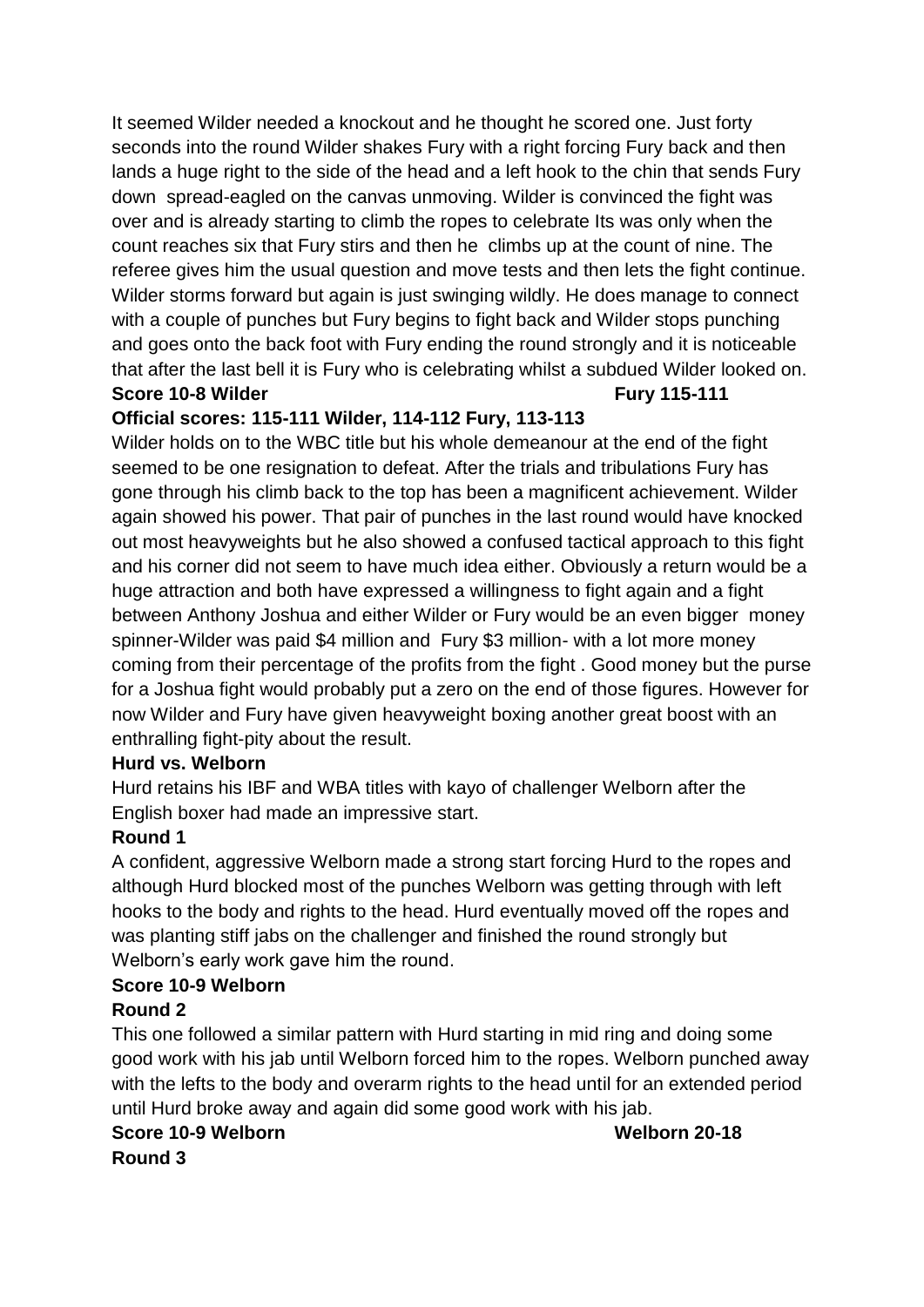Welborn was having problems getting past Hurd's jab in this one. Hurd was forcing Welborn onto the back foot and looked to be taking over the fight. Welborn came back and with Hurd against the ropes he showered Hurd with the same pattern of lefts to the body and rights to the head until Hurd staged his usual strong finish to the round and with his work early and late Hurd took this one.

### **Score 10-9 Hurd Welborn 29-28 Round 4**

Hurd showed more purpose in this round striding forward and landing heavily with his jab and some clubbing body punches. Welborn was forced onto the back foot and looked to be hurt by some powerful jabs. Welborn then went onto the offensive and had Hurd on the ropes showering Hurd with punches. Hurd forced his way off the ropes and unloaded on Welborn with some hard hooks. Welborn had just started to fire back when a right to the body dropped him on his haunches. He was in pain and did not really start to climb up until the count was at nine and he was counted out before he could reach the vertical.

The 28-year-old "Swift" from Maryland looks an animal at this weight and this is his eighth win by KO/TKO in his last nine fights. It would be interesting to see him up against Mexican strongman Jaime Munguia or WBC champion Jermell Charlo. Welborn, 32, gave this one his best and certainly hustled Hurd over the first two rounds. He looked to be going nowhere after losses to Liam Smith and Matthew Macklin and to have hit bottom when losing to journeyman William Warburton who had lost 96 of his 122 fights. He steadied his career with three wins against modest opposition and earned this title shots with two wins this year in wars with Tommy Langford. Another world title shot is unlikely but there are plenty of domestic or European fight for him.

# **Licona vs. Barriga**

Mexican Licona wins the vacant IBF minimumweight title with split decision over Filipino Barriga

# **Round 1**

Licona had slight edges in height and reach over southpaw Barriga and made a positive start taking the fight to Barriga getting his punches off first and scoring with some sharp lead rights. Barriga was short with his jabs and slow to counter.

# **Score 10-9 Licona**

# **Round 2**

A very good round for Barriga. This time it was Barriga getting his punches off quicker. He was able to pierce Licona's guard with stinging rights and connected with some good combinations. When Licona did come forward Barriga was countering well and attacked strongly before the bell.

# **Score 10-9 Barriga Times and Score 10-9 Barriga Times 19-19**

# **Round 3**

A closer round. Licona scored well with his left jab and strong rights to the body. Barriga took a little time to settle in the round but again had his right jab working well and did enough work late in the round to take the points.

**Score 10-9 Barriga 29-28**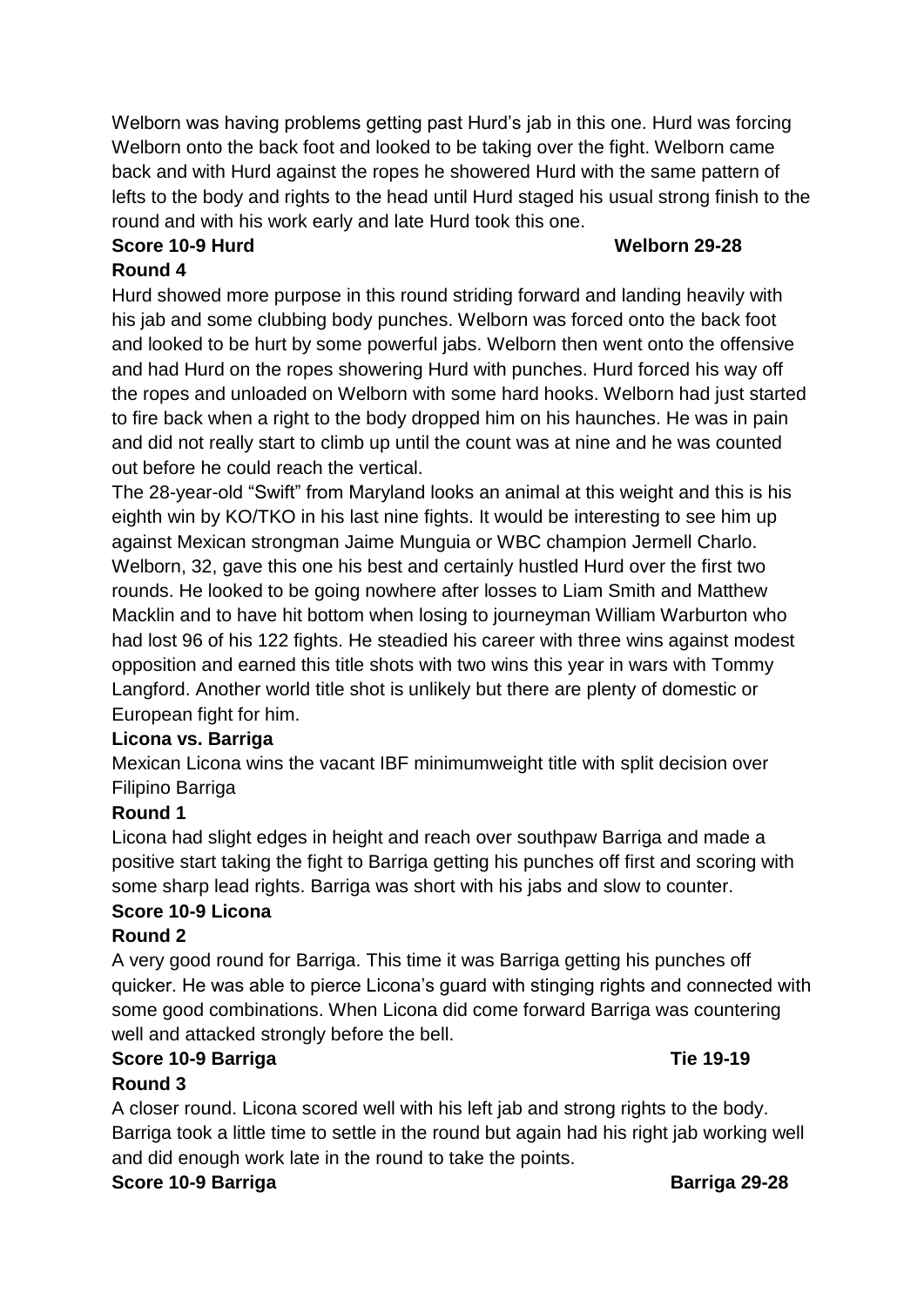# **Round 4**

Licona's round. He was bossing the fight with his jab and landing long rights to the body. Barriga connected with a sharp right to the head but Licona fired back with two good attacks. Barriga was swinging wildly at the end of the round.

# **Score 10-9 Licona Tie 38-38**

# **Round 5**

They both made a cautious start to this round with Barriga landing some lefts to the body. Licona then had a good spell in which he landed five rights in succession to Barriga's head and took the round.

# **Score 10-9 Licona Licona 48-47**

# **Round 6**

A less dominant round for Licona but one which he took. He was on the front foot walking Barriga down and was again effective with rights to the head with Barriga short with his jabs and counters A right seemed to momentarily shake Barriga but he recovered quickly

### **Score 10-9 Licona Licona 58-56 Round 7**

Another round for Licona. The Mexican was landing well with his jab and his hard rights were getting home with Barriga still too slow to block or counter. When Barriga came forward he had some success but was being caught by sharp punches from Licona.

# **Score 10-9 Licona Licona 68-65 Round 8**

Barriga needed a good round and he produced one here. He was stabbing home his right jabs and banging to the head with straight lefts. Licona is a one-paced fighter and that pace is slow. Barriga was using smart movement to change angles and doing the scoring. Licona landed a low punch and Barriga turned away from the action but Licona continued punching until the referee stopped the action and gave Barriga a bit of time to recover.

# **Score 10-9 Barriga Licona 77-75**

# **Round 9**

This started as a slow round and then warmed up. Licona was trundling after Barriga and landed a couple of rights to the body. Barriga did some good work with his jab and then scored with a slashing four-punch combination. Licona fired back with a couple of rights but Barriga took the round with a quick burst of punches before the bell.

# **Score 10-9 Barriga Licona 86-85 Round 10**

Licona won this one. He pressurised the Filipino for the whole three minutes. He was strong with his jab and again his straight rights found the target. Barriga was short with both his jab and his counters and Licona banged home more rights to finish the round strongly.

**Score 10-9 Licona Licona 96-94 Round 11**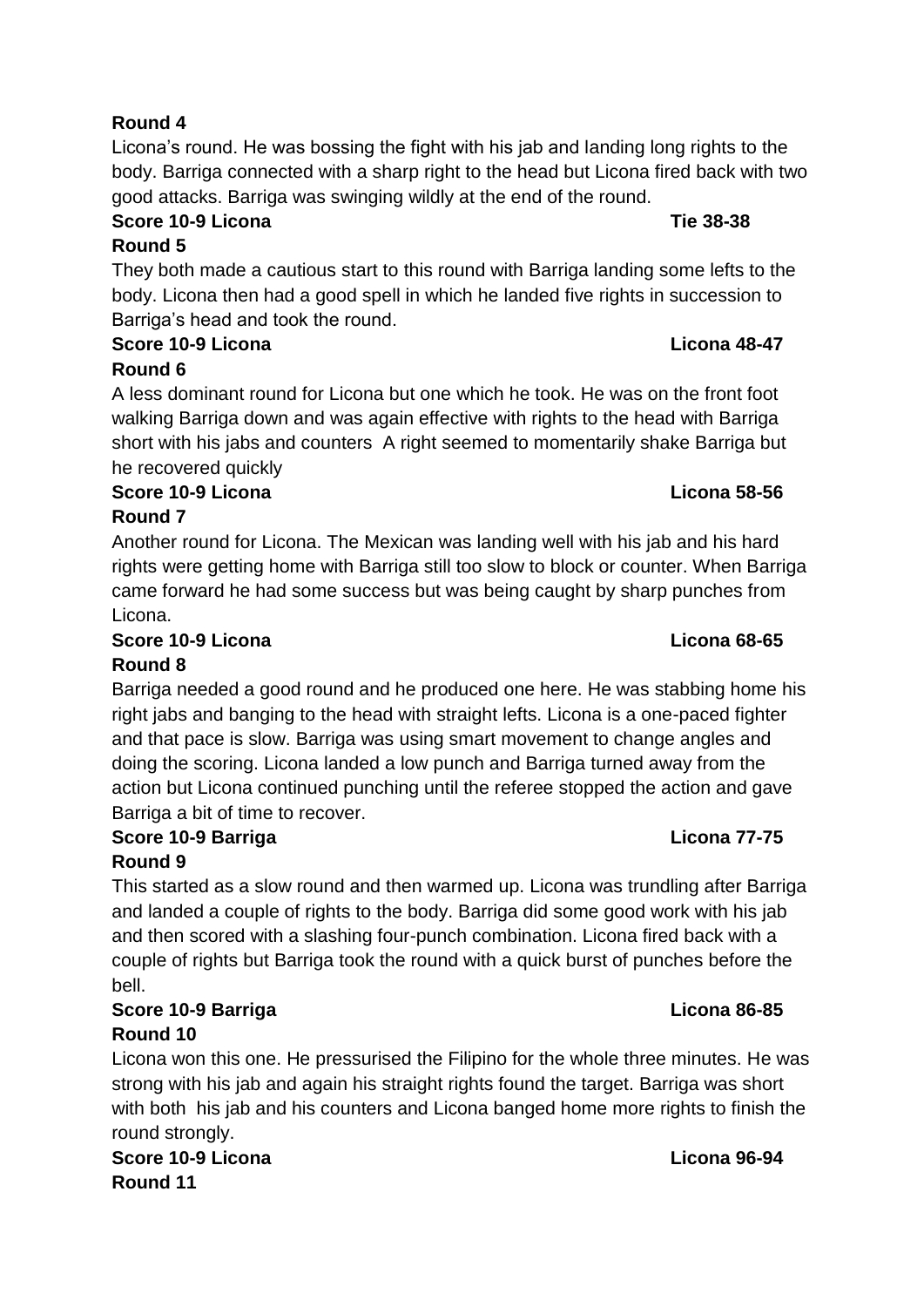Barriga outboxed Licona in this round. He was more positive with his jab sliding it past Licona's guard and following it with quick lefts. He was also using his mobility to dodge Licona's attacks. Licona landed a couple of rights but Barriga banged straight back and had a good round.

### **Score 10-9 Barriga Licona 105-104**

### **Round 12**

Barriga won this round clearly. He just could not miss Licona with his lefts scoring with a sequence of them. He was also on target with his right jab and was too mobile for the slower Licona to be able to land anything of consequence

# **Score 10-9 Barriga tie 114-114**

# **Official scores 115-113 and 115-113 for Licona, 115-113 for Barriga.**

The margin was so narrow that this one could have gone either way and hopefully Barriga will get either a return or another shot next year. Licona, 23, was No 3 with the IBF-the No 2 spot was vacant-despite only having one eight round fight and one ten round fight on his record but he is now the champion. He looked very limited in this fight but the division is not strong at this time apart from the WBC champion Wanheng. Barriga, 25, had more depth in his experience having gone ten rounds four times and also fought a twelve round bout. In addition he had competed at the World Championships where he beat Paddy Barnes and the 2012 Olympics.

### **Ortiz vs. Kauffman**

Ortiz stays on course for another title shot with late stoppage of Kauffman. From the opening bell it was clear that Kauffman was more interested in surviving than winning. Ortiz was almost too patient in his approach stalking Kauffman and unloading heavy lefts. He rattled Kauffman with a right late in the round and continued to walk Kauffman down in the second. A low punch from Ortiz gave Kauffman some recovery time in the third. With Kauffman not looking to engage in the fourth a frustrated Ortiz did a King Kong act as he beat his chest in frustration inviting Kauffman to stand and fight. Kauffman declined the invitation in what was not by any means an entertaining fight. Ortiz caught up with Kauffman in the sixth flooring him with a left but Kauffman beat the count and stayed out of trouble for the rest of the round. The crowds was starting to show disapproval in the seventh and Ortiz silenced them for a while in the eighth by flooring Kauffman with a left. Once again Kauffman made it to his feet and for a short while it looked as though he might go the distance. He was again given some respite when Ortiz went low again in the ninth but a left put Kauffman down again in the tenth. He again made it to his feet but another heavy left from Ortiz had him in trouble on the ropes and the fight was stopped, The draw between Wilder and Fury was not a good outcome for Ortiz. The 39-year-old Cuban was hoping to get a title fight against the winner-but there wasn't one. Ortiz will have a long wait before the position comes clear. Kauffman was never in this fight but showed guts to get up three times.

# **Joyce vs. Hanks**

Joyce obliterates Hanks inside a round. They both landed some jabs early. Joyce was walking Hanks down and looking to unload with his right but Hanks was quicker and was getting through Joyce's guard with some accurate but light punches. Joyce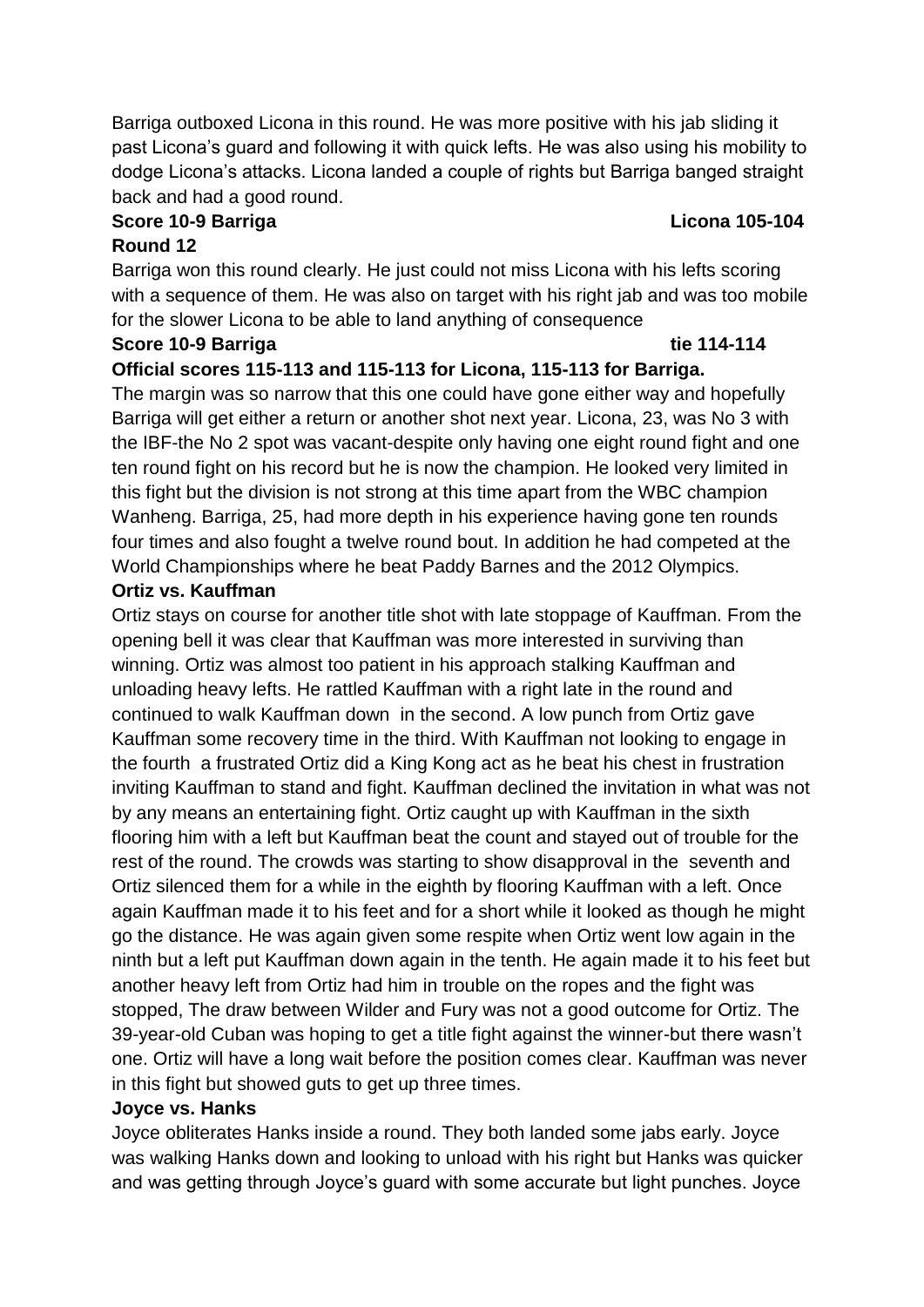was very slow but when he did connect with a right to Hank's head Hank was in deep trouble. He lurched into the ropes on unsteady legs and hung his hands on the ropes obviously hurt. For some reason Joyce backed off to the centre of the ring. Hanks walked forward onto a left to the head that sent him down heavily. He struggled around trying to rise but toppled over and the referee stopped the count at six and waived the fight over. The 33-year-old 6'6" Londoner, the Commonwealth champion, has taken less than 19 rounds for his seven wins but is already No 10 with the WBA after victories over L:enroy Thomas And Iago Kiladze. He showed his strengths and his weaker points here. His power was impressive but his defence was not very sound and he is not very quick on his feet. Hanks, 35, was his toughest test to date-on paper. Hanks had suffered consecutive losses against Andy Ruiz (L TKO 4) in 2013 and Derric Rossy (majority decision) in May 2014until returning with a low level win in December last year. He had no answer to the power of Joyce in this one. **Lowe vs. Baez**

Lowe, a member of Britain's traveller community, gets a win in his first fight in America as he stops Argentinian Baez in the fifth round. Lowe was always in control here. He opened a cut over Baez's left eye in the second and then floored Baez twice in the fifth. After the second knockdown the referee stopped the fight without bothering to count. The 24-yeatr-old former undefeated Commonwealth champion is in line for a return fight with Ryan Walsh after their British title fight in February ended in a split draw with Walsh retaining the title. In addition to winning this fight he also won a £1,000 bet with Tyson Fury over who would shave their beard off first. Florida-based Baez was 4-0-1 in his last 5 fights.

# **Arreola vs. Smith**

Not a difficult fight for Arreola. The former title challenger beat up Smith steadily for six rounds after which Smith decided he had done enough to earn his pay and did not come out for the seventh. First fight for the 37-year-old Arreola since his loss to Deontay Wilder for the WBC title in July last year. There is plenty of action to be had for beatable heavyweights these days so he will be in action again in 2019. Smith, 41, drops to seven losses by KO/TKO.

# **Guerrero vs. Mate**

Just a pre-Christmas payday for Guerrero as he stops Hungarian in two rounds. This really was a very poor match. Guerrero floored Mate in the first and twice in the second with a right to the temple dropping Mate to his hands and knees. He managed to struggle to his feet but the referee had already waived the fight off. The 35-year-old former IBF feather and super feather champion had lost his last three fights and this was his first contest for almost 17 months. It is difficult to see where he hopes to go on this comeback. Now nine losses by KO/TKO for Mate who was knocked out inside a round by Sandor Martin in December.

### **Williams vs. Castro**

This was a late addition to the show but was over early. Williams dominated the first round and floored Castro late in the second. Castro beat the count but the referee stopped the fight. The Philadelphia lost to Jermall Charlo for the IBF super welter title in 2016 but is now No 1 with both the WBC and IBF after wins over Ishe Smith and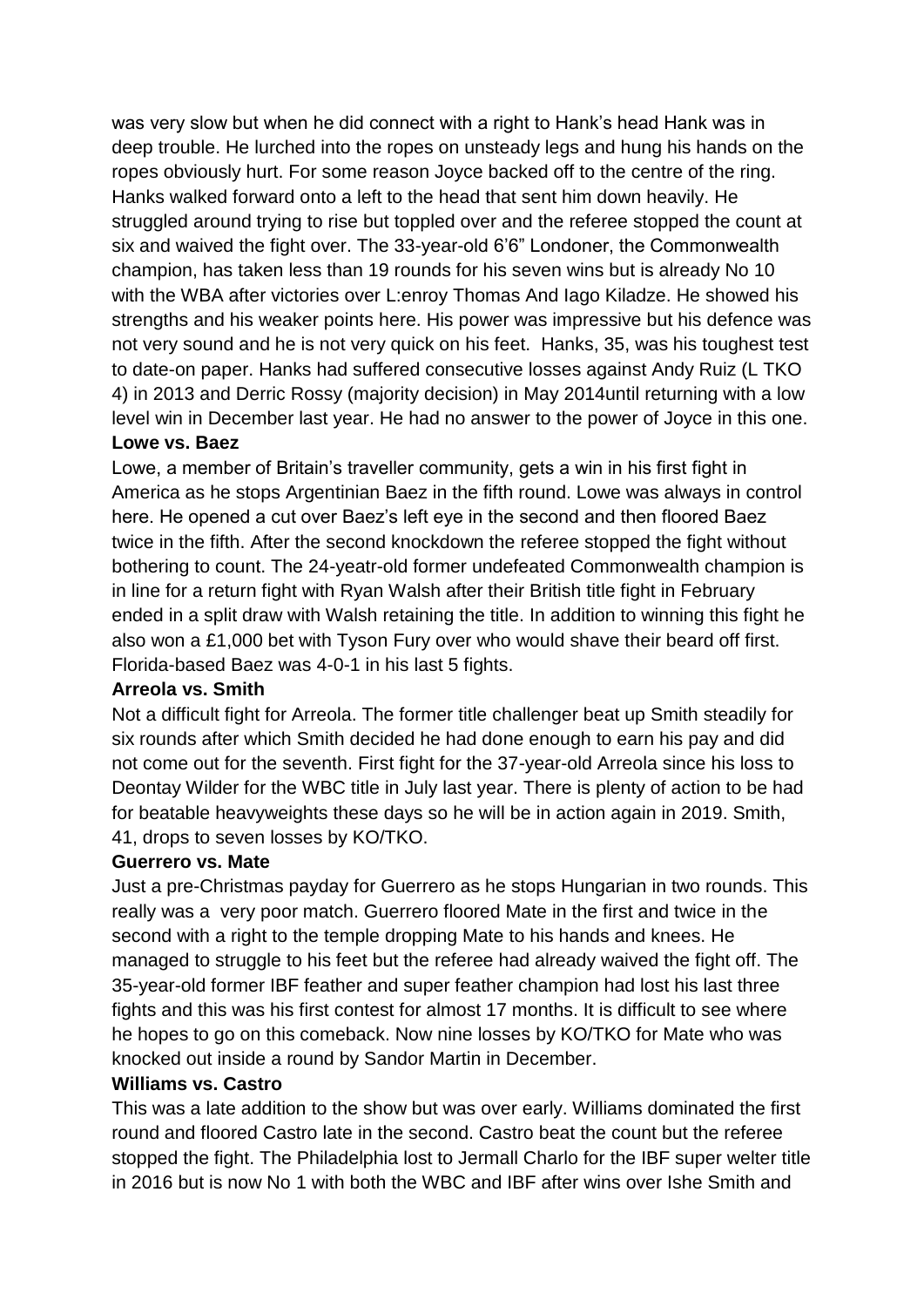Nat Gallimore. Another poor match with the 34-year-old Mexican Castro losing four in a row before retiring in December 2014. He did not fight again until scoring a win over 8-22 Carlos Urea making this only his second fight in four years

**Quebec City, Canada: Light Heavy: Olek Gvozdyk (16-0) W KO 11 Adonis Stevenson (29-2-1). Welter Mikael Zewski (32-1) W PTS 10 Aaron Herrera (35-9- 1). Super Middle: Shakeel Phinn (19-2-1) DREW 10 Dario Bredicean (17-1). Heavy: Oscar Rivas (25-0) W PTS 10 Fabio Maldonado (26-1). Welter: Sebastien Bouchard (18-1) W TKO 3 Vitor Jones (15-3,1ND). Heavy: Olek Teslenko (15-0) W TKO 3 Edson Antonio (40-8-1).**

# **Stevenson vs. Gvozdyk**

Gvozdyk comes from behind to stop Stevenson and win the WBC title but his victory is overshadowed by concerns over Stevenson who was stretched from the ring and rushed to hospital.

# **Round 1**

Stevenson was on the front foot straight away with the taller Gvozdyk circling the perimeter of the ring sticking out his long jab but not looking to take any chances. Stevenson landed a left late in the round.

# **Score 10-9 Stevenson**

# **Round 2**

Gvozdyk was a bit more adventuresome in this round again shooting his jab and landing some rights. Stevenson connected with a couple of hard southpaw lefts and again did enough to edge the round.

# **Score 10-9 Stevenson Stevenson 20-18**

# **Round 3**

A much better round for Gvozdyk. He looked to have scored a knockdown when Stevenson went down after Gvozdyk threw a right. The referee ruled it a slip but it fired up Gvozdyk who pressed his attack with Stevenson forced onto the back foot.

### **Score 10-9 Gvozdyk Stevenson 29-28 Round 4**

Stevenson's round. He was connecting with some good lefts and most of Gvozdyk's jabs were falling short and Stevenson was successfully dodging or blocking the Ukrainian's rights. Stevenson complained about a punch from Gvozdyk which the Canadian thought had landed after the bell.

# **Score 10-9 Stevenson Stevenson 39-36**

# **Round 5**

Gvozdyk took this one. He was more aggressive following in behind his jab with some rights and landing some body punches. Stevenson had a few successes but Gvozdyk finished the round strongly.

# **Score 10-9 Gvozdyk Stevenson 48-46**

# **Round 6**

A close round. Stevenson continued to stalk Gvozdyk who was a bit more defensive in this round. Stevenson both scoring with his left and also pushing the punch out to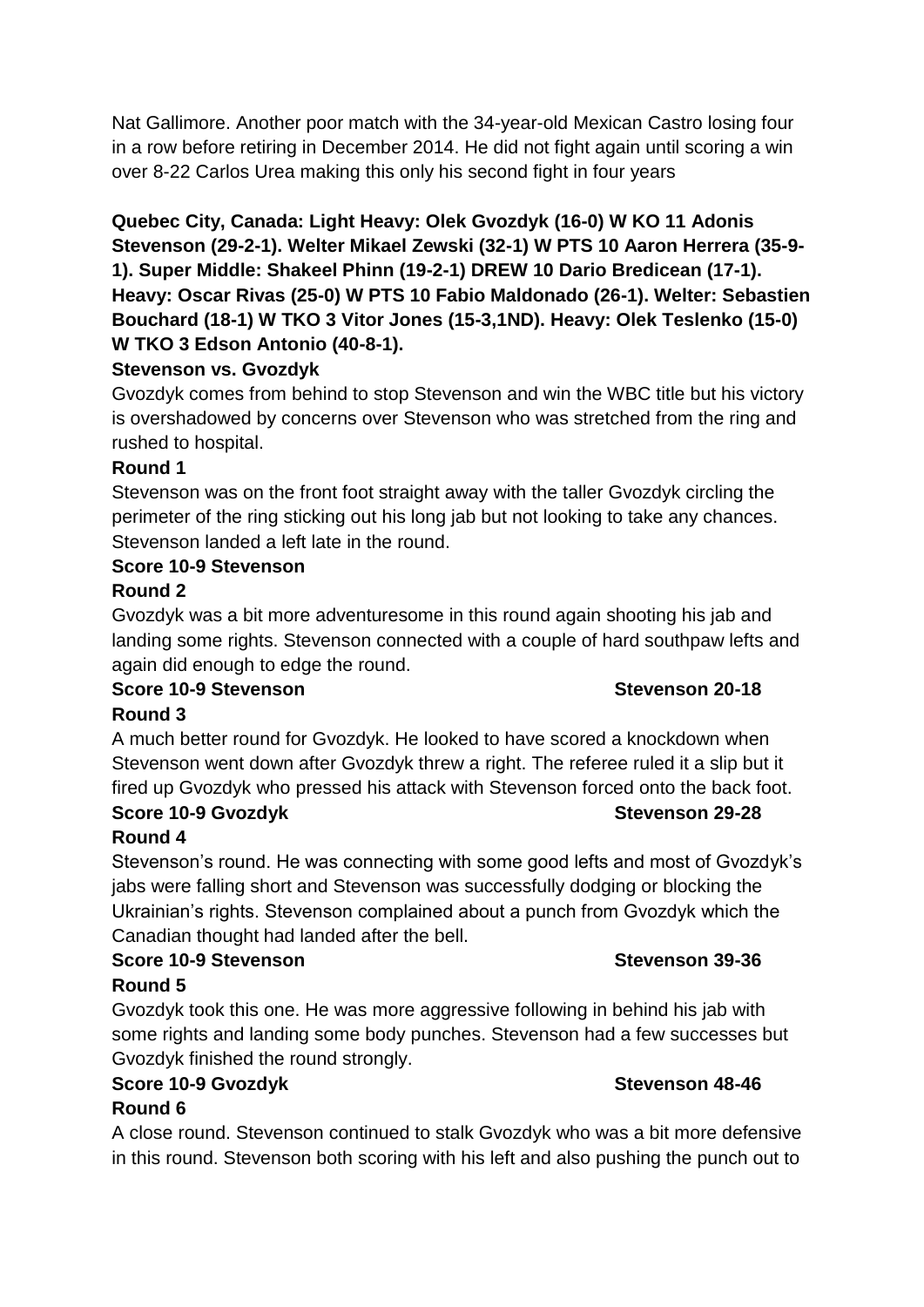stall any attacks from Gvozdyk. The challenger tried to finish the round with a strong attack but Stevenson landed the better punches

### **Score 10-9 Stevenson Stevenson 58-55**

# **Round 7**

Gvozdyk took this one. He was more positive coming in behind his jab and landing long rights and uppercuts. Stevenson was focusing on the body but the better punches were coming from Gvozdyk.

# **Score 10-9 Gvozdyk Stevenson 67-65**

# **Round 8**

Gvozdyk also took this one. He landed some good rights early and was fighting more aggressively. He was taking the fight to Stevenson and forcing the champion back. Stevenson was pawing rather firing his jabs and it was a good round for Gvozdyk

#### **Score 10-9 Gvozdyk Stevenson 76-75 Round 9**

Stevenson had a better round as he shook Gvozdyk early with a left which seemed to take some of the fire out of the Ukrainian. Stevenson continued to control the round and although Gvozdyk put in a big effort late in the round it was Stevenson's. **Score 10-9 Stevenson Stevenson 86-84**

# **Round 10**

Gvozdyk really opened up in this one. He was letting his hands go and connecting with rights. A hook from Stevenson shook Gvozdyk and sent him to the ropes but he fired back with a series of head punches that had Stevenson backing off and hurt. **Score 10-9 Gvozdyk Stevenson 95-94**

# **Round 11.**

No sign of the drama to come as this round started. Stevenson was coming forward behind his jab trying some long lefts. A clash of heads saw Gvozdyk momentarily walk away from the action. When it resumed Gvozdyk marched forward landing punches to Stevenson's head and forcing him back to the ropes. He landed another series of punches before Stevenson escaped from the ropes. Stevenson looked to be boxing his way out of trouble and threw a couple of jabs. Gvozdyk again stormed forward driving Stevenson to the ropes with straight lefts and rights and again Stevenson worked his way into the ring centre and the danger seemed to have passed until Gvozdyk launched a furious attack driving Stevenson back along the ropes. Stevenson held on and after the referee broke them apart Gvozdyk drilled Stevenson with a succession of lefts and rights to the head as Stevenson went back into a corner and dropped under the fire storm with the referee quickly jumping in the stop the fight. It was obvious that Stevenson was badly injured and he was stretchered out of the ring and taken to hospital where he was put into a medicallyinduced coma to lessen the pressure caused by brain swelling. His condition was initially described as critical and then later as stable. No further news available at this time. Obviously a great victory for Gvozdyk. Going in he had just 15 fights behind whereas the much more experienced Stevenson was making the 9<sup>th</sup> defence of the WBC title.

# **Zewski vs. Herrera**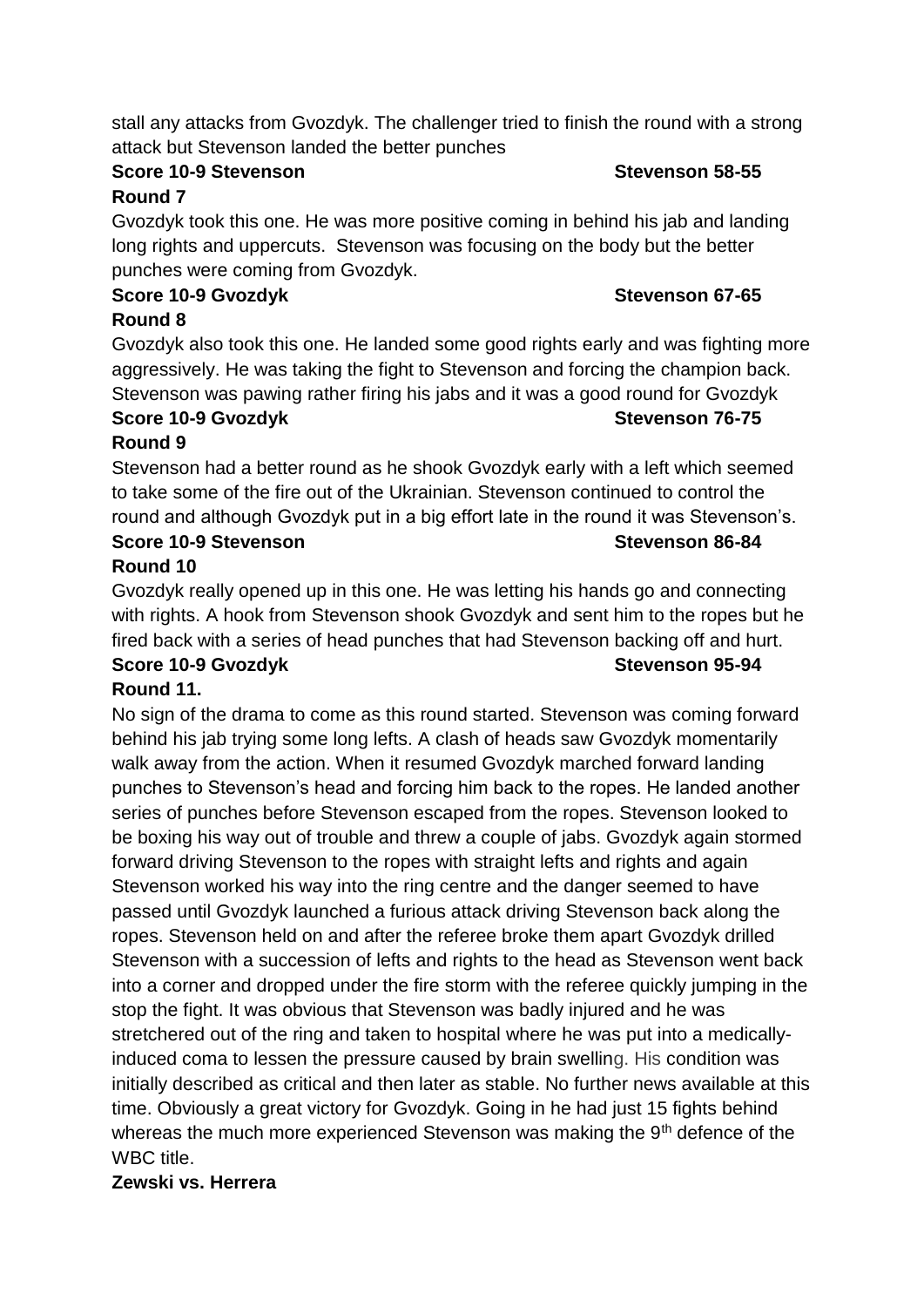Zewski continues on his winning way as he outpoints Herrera. Zewski dominated the fight in every round and won on scores of 100-90 from all three judges. The 29-yearold Canadian was making the first defence of the WBC International title. This title and a run of five wins has seen him climb to No 14 in the WBC ratings. His only defeat was on points against Konstantin Ponomarev in 2015. Mexican Herrera was 24-0 at the start of his career but a number of fights with ranked boxer such as Regis Prograis, Brandon Rios and Jessie Vargas has seen him fall away.

# **Phinn vs. Bredicean**

The IBF Inter-Continental title remains vacant after Phinn and Bredicean ended all even. Scores 95-95 twice and 98-92 for Phinn. "The Jamaican Juggernaut" Phinn, the Canadian No 1, is now 3-0-1 in his last 4 fights and has lost only one of his last twenty. Tall Miami southpaw Bredicean, 25, has been carefully matched and this was both his first real test and his first ten round fight.

# **Rivas vs. Maldonado**

Rivas retains the NABF title with points win over Brazilian Maldonado. Just a useful ten rounds of work for Rivas as he prepares for a big fight against Bryant Jennings in January. Scores 99-90 twice and 100-89 for Rivas. Despite his 25 wins the Colombian is down at No 14 with the WBA and WBC but a win over Bryant would certainly give him a boost. As an amateur he scored wins over Andy Ruiz and Kubrat Pulev but it has taken him a long time to make an impact as a heavyweight in the pros. Maldonado, 38, was having his first fight outside Brazil and his record is heavily padded with his first twenty victims only amassing seven wins between them.

# **Bouchard vs. Jones**

Bouchard makes it ten wins in a row with stoppage of Brazilian Jones. After handily winning the first round a body punch from Bouchard put Jones down in the second. He survived the round but in the third another series of body punches were too much for Jones and the fight was halted. Eighth win by KO/TKO for the local boxer. His only loss was on points against Frank Galarza in 2014. Former Brazilian champion Jones suffers his third inside the distance defeat including a 64 seconds crushing by Teo Lopez in May.

# **Teslenko vs. Antonio**

Teslenko gets his twelfth win by KO/TKO as he halts Brazilian oldie Antonio. Teslenko's body punches were too much for Antonio. Teslenko, who towered over the Brazilian, floored Antonio in the second and again in the third with the towel being thrown it after the knockdown. The 6'4", 26-year-old Ukrainian has now won eleven of his last twelve fights inside the distance. Antonio, 41, was having only his second fight in the last three years.

# **November 30**

**Brisbane, Australia: Middle: Jeff Horn (18-1-1) W Anthony Mundine (48-8). Welter: Cameron Hammond (18-1) W PTS 10 Frank Rojas (23-2). Super Feather: Liam Wilson (3-0) W PTS 10 Brent Rice (8-1). Light: Francis Chua (6-0-1) W PTS 6 Kye MacKenzie (20-2).**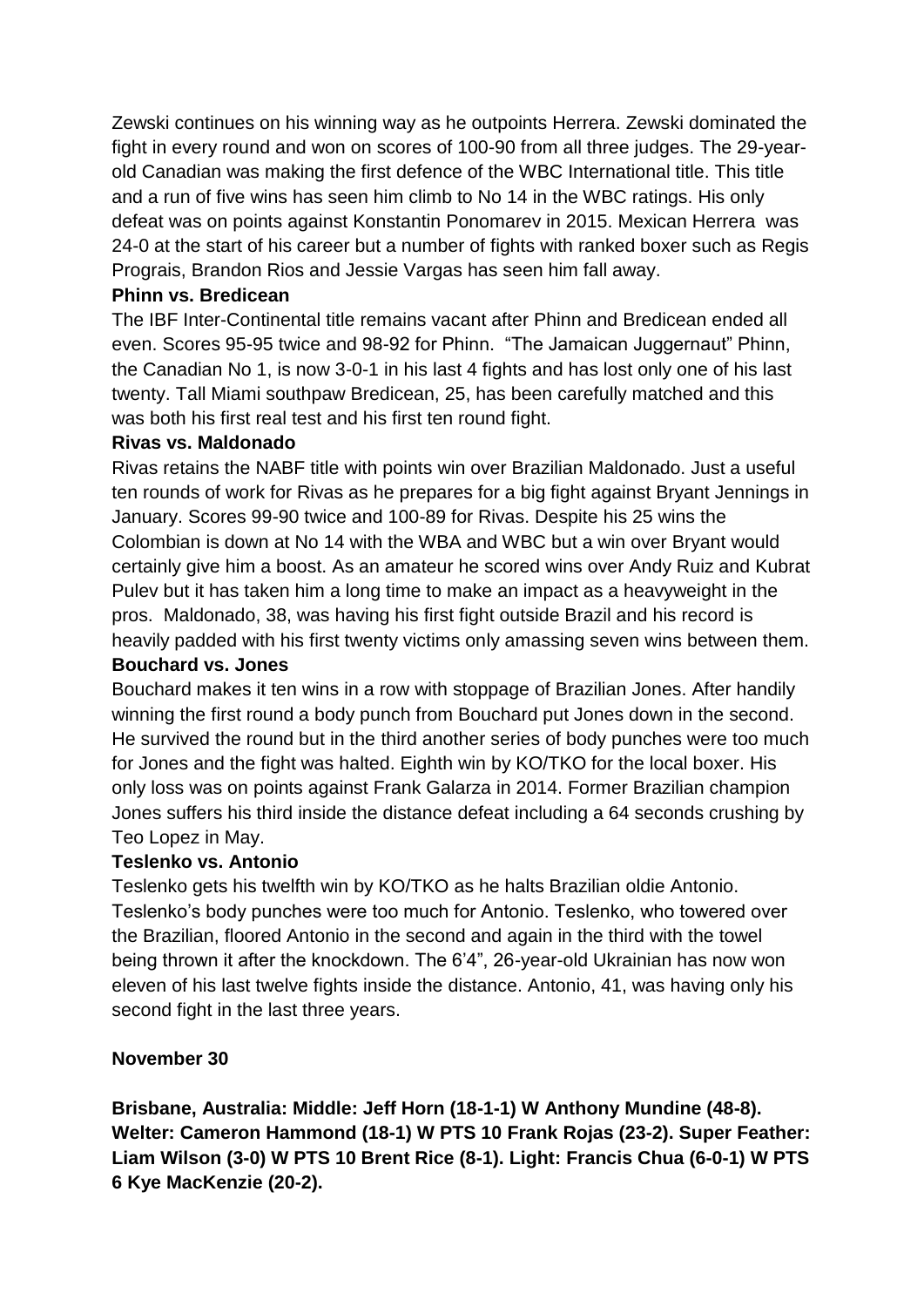### **Horn vs. Mundine**

Horn blasts out Mundine in just 96 seconds. A fired-up Horn came out looking for Mundine and in the first few seconds landed a right to the body and then shook Mundine with a right to the head. Mundine came forward with a couple of punches of his own. Horn tried a couple more rights but came up short. There was some back and forth action and then Horn stepped in and threw a right that landed on Mundine's hip as Mundine turned away from the punch. Horn followed that with two left hooks. The first was just short of the target but the second crashed through Mundine's guard and sent him down on his back. He managed to get to his knees but the referee could see he was finished and waived the fight over without completing the count. Huge domestic win for the former WBO champion who confirmed his class as a person when despite the enmity before the fight he immediately showed concern for Mundine instead of jumping on the ropes to celebrate. This was Horn's first fight since losing his WBO title to Terrence Crawford and he certainly came back with a bang and can look forward to some big paydays. At 43 hopefully Mundine will now call it a day. Although some will say he underachieved he is a former IBO and interim WBA middleweight champion and had two spells as holder of the secondary WBA super middle title. He has recorded wins over Lester Ellis, Danny Green, Daniel Geale, Bronco McKart, and Shane Mosley and beaten Sam Soliman three times. Almost every fight he has had in Australia has been Pay Per View and he has been a strong spokesman for his fellow indigenous Australians so he can walk away with his head held high.

### **Hammond vs. Rojas**

Hammond wins the vacant WBA Oceania title with unanimous decision over Venezuelan. Hammond was too quick and outboxed the limited Venezuelan although the fight never really caught fire. Scores 100-90, 99-92 and 98-92. Hammond was out of the ring for 19 months after losing to Kris George for the vacant Commonwealth title in November 2016 and this is his second win this year. Rojas has impressive looking figures but don't be fooled. Twelve of his victims had never won a fight and the other eleven could only muster 29 wins between. The only decent fighter he has faced is Jose Benavidez who knocked Rojas out in 84 seconds.

# **Wilson vs. Rice**

Wilson wins the Auistralian title in only his third fight and with less than two rounds of action behind him going into the title fight. Wilson built an early lead but a point deduction for repeatedly hitting on the break and a strong finish by Rice reduced the gap but with Wilson the clear winner. Scores 97-92 twice and 96-93. Wilson's record is also deceiving but in a very different way from that of Rojas. Wilson was an outstanding amateur. He was Queensland State champion nine times, won a variety of Australian titles and competed at this year's Commonwealth Games. Hand injuries prevented him from qualifying for the Rio Olympics and the 2017 Australian championships and he had around 140 amateur fights. Rice, also from Queensland, was making the second defence of the Australian title.

### **Chua vs. Mackenzie**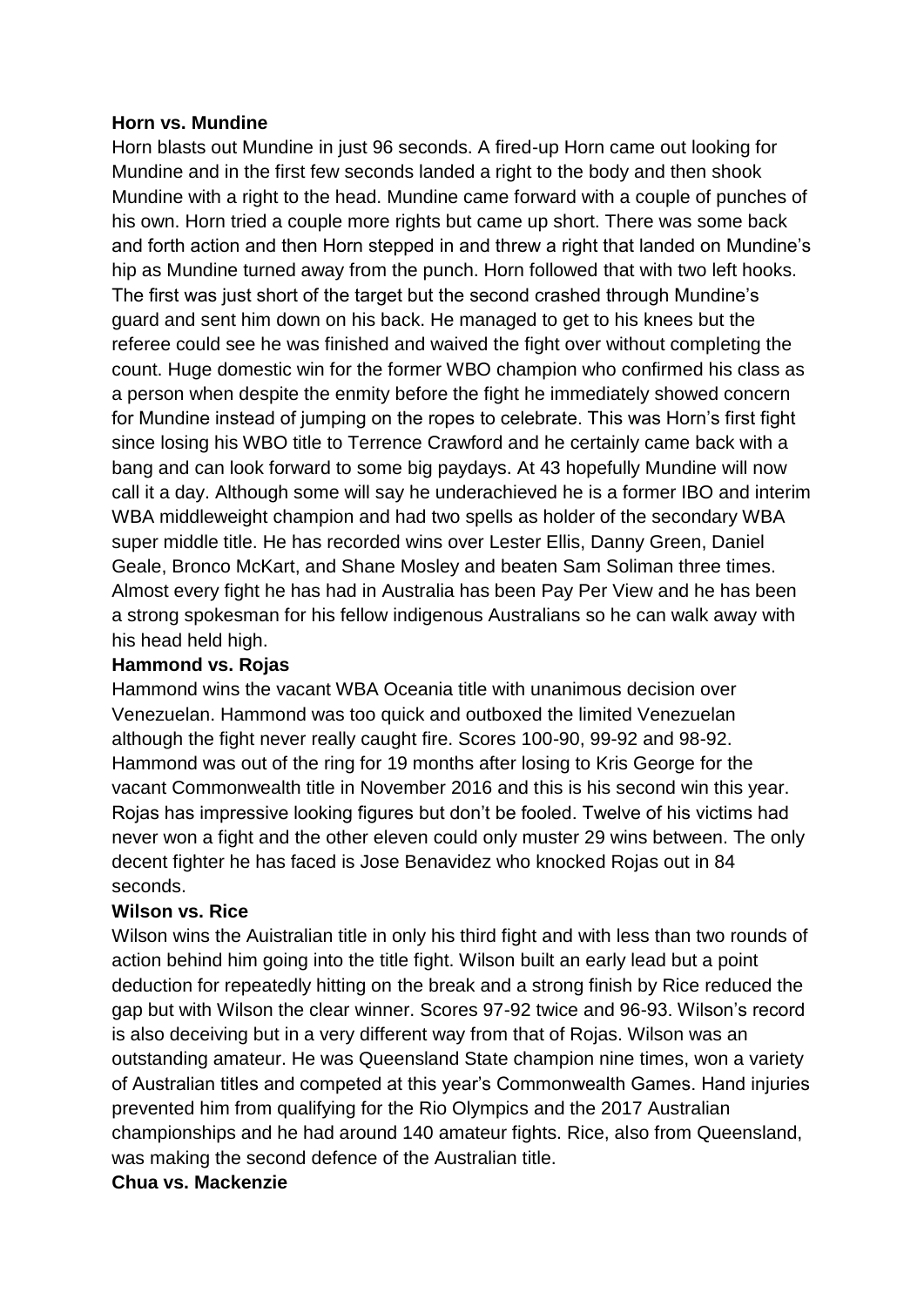Major upset as novice Chua takes split decision over WBO No 2 lightweight Kye MacKenzie. Both fighters threw plenty of leather early and both faded late which has to leave a question over MacKenzie's conditioning for this one as he has been past six rounds quite a few times. Chua took the decision on scores of 59-56 and 58-56 with the third judge seeing Mackenzie in front 58-56. A dilemma for the WBO as to what they do with MacKenzie's No 2 rating and what do they do about rating a seven fight novice who has only been past six rounds once, and drew that fight, but beat their No 2 lightweight.

**Florence, Italy; Super Light: Joe Hughes (17-3-1) W PTS 12 Andrea Scarpa (23- 5). Super Feather: Martin Ward (21-1-2) W PTS 12 Devis Boschiero (46-6-2). Cruiser: Fabio Turchi (16-0) W KO 7 Tony Conquest (18-3). Super Welter: Orlando Fiordigiglio (30-2) W PTS 6 Igor Faniyan (16-18-3). Feather: Carmine Tommasone (19-0) W PTS 6 Giovanny Martinez (8-9-1). Super Middle: John Docherty (2-0) W TKO 2 Angel Castillo (1-4)**

### **Hughes vs. Scarpa**

In a mixed night for British boxers they came out on top in the more important fights. Hughes was viewed as a very beatable opponent by Scarpa but Hughes came out with the split decision that should have been unanimous and lifted the vacant European title. Hughes forced the fight from the start. Despite Scarpa having edges in height and reach a feature of the fight was the way that Hughes was the one with the quickest and most accurate jab a punch that had Scarpa's head rocking throughout the fight. Hughes was also getting the better of the exchanges inside where he did some serious work with his left hooks. Scarpa had some success when he did manage to get on the front foot and score with combinations to the head but for the most part it was Hughes coming forward and outscoring and outworking a hesitant Scarpa who seemed to lack the fire he had shown in beating John Wayne Hibbert in England. With his corner and the crowd screaming at him Scarpa tried to turn things his way over the late rounds but Hughes never looked troubled and was a clear winner. Scores 118-111 and 116-112 for Hughes and 116-112 for Scarpa. Hughes, 28, wins his first international title at the second attempt having lost on points to Anthony Yigit for this same title in December last year. It also gives him some consolation for a loss to Jack Catterall and a split draw against Tyron Nurse in domestic fights. Big setback for Scarpa. He is a former Italian super feather and super lightweight champion and won the WBC Silver title with a stoppage of John Wayne Hibbert during a run of 19 wins. The wheels rather came off after that as he lost his WBC Silver title to Ohara Davies in 2016 and was defeated by Franck Petitjean in a challenge for the EU tile in January this year. This could be Scarpa's last chance at this level.

# **Ward vs. Boschiero**

Ward made it a British double with a split decision over experienced Boschiero to collect the vacant WBC International Silver title. This is a fight where the styles gelled to make for an interesting and entertaining contest. Ward had lots of height and reach over Boschiero but the Italian battler kept driving forward and scoring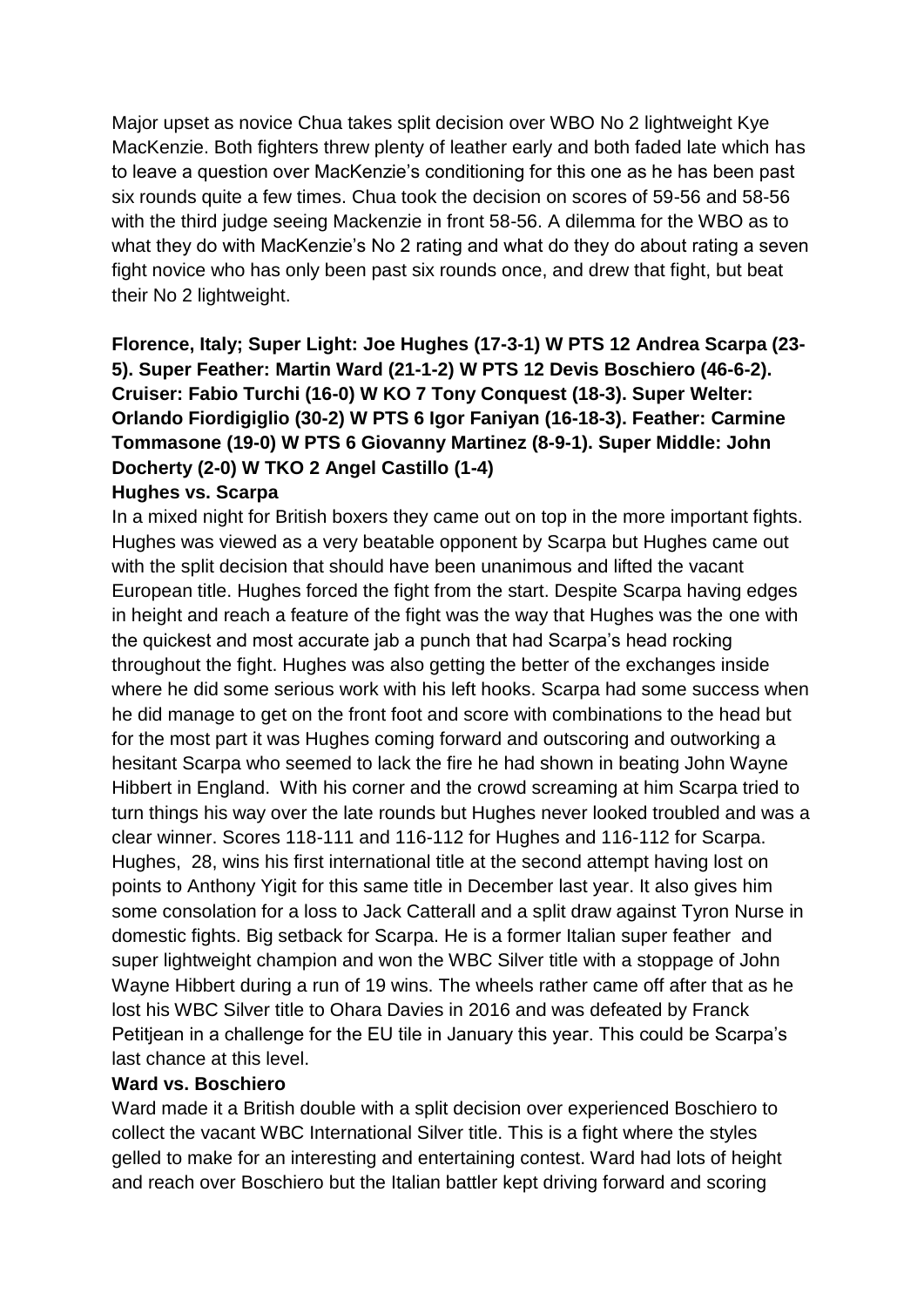inside with hooks from both hands. Ward made great use of his jab and landed stinging counters but also took the fight to Boschiero leading plenty of feisty exchanges. Boschiero was forcing the fight from the start but Ward used his jab and some quick movement to blunt many of the Italian's attacks. Boschiero just kept coming. He had a good second round as he hustled Ward back but Ward started to land some crisp left hooks to the body in the fourth only for Boschiero to put in a big effort in the sixth. A great left uppercut almost dislodged Boschiero's mouthguard in the seventh and again Ward scored strongly to the body. Ward continued to outscore Boschiero to build a lead but Boschiero stormed back over the last three rounds and Ward needed that cushion he had established as he was deducted a point in the eleventh for pushing Boschiero's to the canvas with his elbow. Scores 117-111 and 115-113 for Ward and 115-113 for Boschiero. Ward, 27, a former Commonwealth, British and European champion suffered his only loss when he was stopped in five rounds by James Tennyson in May. This win was an important one for Ward as it reduces the Tennyson loss to a bump in the road. With winning this WBC title and with Boschiero No 11 in the IBF ratings it will get him ranked again. At 37 the end must be near for Boschiero. He came close to a world title when losing a split decision to Takahiro Ao for the WBC super feather title in Japan back in 2011. More recently a 5-4 run including a sixth round stoppage by Stephen Smith had seemed to indicate his career was nearly over but he was 7-0-1 going into this one although it may prove to be his final fling.

#### **Turchi vs. Conquest**

Fighting in his home city Turchi gets his twelfth win by KO/TKO as he beats Conquest. After two fairly even rounds southpaw Turchi began to take the fight over with his heavier power. A left hook almost put Conquest down in the fourth and Turchi continued to pile on the pressure in the fifth and sixth. Conquest showed no sign of fading out of the fight but the end came in the seventh. Conquest had just landed a hard right to Turchi's head but the Italian countered with an even harder left hook of his own. That punch had Conquest backing away and going down on one knee. It seemed that the punch had caused Conquest a problem with his left eye and as he dropped it was borderline whether another left from Turchi landed just before or just after Conquest's left knee touched the floor. The referee started the count but just as he was about to waive the fight over the towel came in from Conquests corner. The 25-year-old Turchi is rated No 10 by the EBU. He was an outstanding amateur being the Italian champion in 2009, 2011, 2012 and 2013, winning a silver Medal in 2014 Military World Championships, a bronze medal at the World Youth Championships and a gold medal in the Mediterranean Games with a reported 106-9 record. Conquest was talking retirement after this loss. The 34-year-old former Commonwealth and British champion was inactive for two years before returning with a win last December.

### **Fiordigiglio vs. Faniyan**

Fiordigiglio just keeps thing turning over with a routine win over Fanyan. Fiordigiglio controlled this one from start to finish with some slick work with his jab and occasional combinations which was more than enough to see off Fanyan. Third win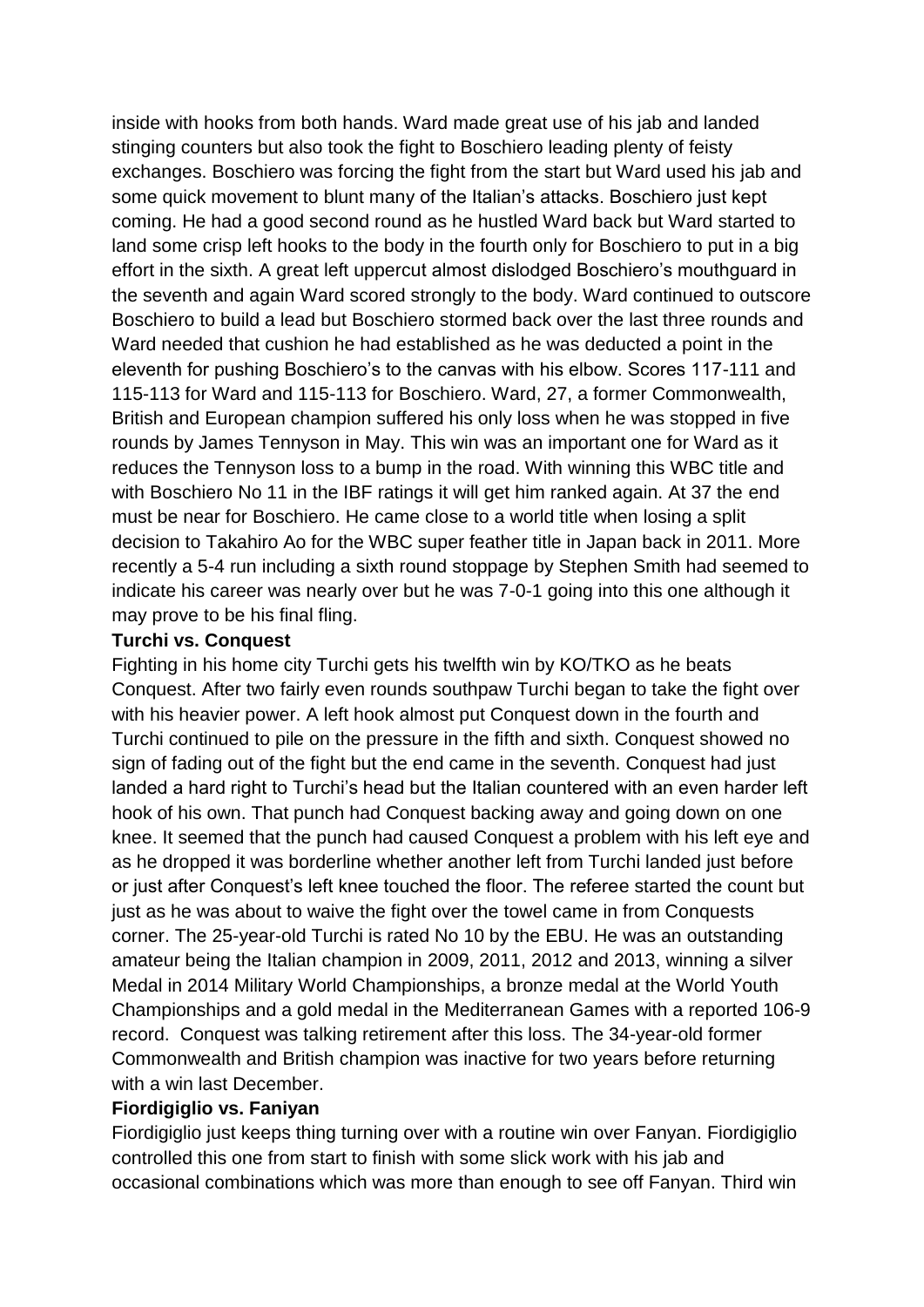this year for Fiordigiglio who lost a split decision to Frenchman Zakaria Attou for the vacant European title in December. Armenian Fanyan is no 1-9 in his last 10 contests.

# **Tommasone vs. Martinez**

Mexican Martinez can't keep the wolf from his door as "Mr Wolf" Tommasone easily outboxes the import winning every round. This was the unbeaten Italian's first fight for nine months but he looked sharp. He is No 10 with the EBU but hopes with more activity to get a shot at the EU or EBU title. At 32 he has no time to waste. He has the distinction of being the first pro boxer to compete at the Olympics as he was first into the ring in Rio after the AIBA decided to allow pro boxers to compete. He beat Mexican Lindolfo Delgado in his first fight but then lost to Cuban Lazaro Alvarez. Martinez has won only two of his last eight fights.

# **Docherty vs. Castillo**

Scottish prospect Docherty gets his second pro win and his second inside the distance win as he floors Argentinian novice Castillo in the first and again in the second which sees the towel coming flying in from Castillo's corner. The 21-year-old from Montrose was Scottish Junior champion in 2012 and 2013 and Senior champion in 2017. He won a gold medal at the Commonwealth Youth Games, silver at the European Youth Championships and a bronze medal at this year's Commonwealth Games. One to watch. Castillo in way over his head.

# **Glasgow, Scotland: Bantam: Ukashir Farooq (11-0) W PTS 12 Iain Butcher (18- 4). Super Light: Tyrone McKenna (17-1-1) W PTS 10 Lewis Benson (10-2). Super Welter: Kieran Smith (13-0) W PTS 10 Evaldas Korsakas (9-6-2). Light Heavy: David Brophy (21-2-1) W PTS 6 Charles Adamu (32-13). Farooq vs. Butcher**

Farooq retains the British title with comprehensive victory over fellow Scot Butcher. Scores 120-108, 120-109 and 118-110 for "The Untouchable" Farooq who was making the first defence of the title he won with an impressive first round kayo of Jamie Wilson in September. Born in Pakistan the 22-year-old Farooq moved to Scotland with his family in 2002. He is a former Scottish and British Youth champion and Scottish Senior champion. Three of Butcher's four losses have come in British title fights

# **McKenna vs. Benson**

McKenna gets the nod in a hard fought and entertaining contest against Benson. It was a war with McKenna walking forward throwing punches and Benson countering and seeming to outscore the Ulster southpaw. It really came down to Benson landing more but McKenna landing the heavier punches. The referee gave the decision to McKenna 96-95 but the decision could have gone either way. McKenna was in his second war in a row having lost narrowly in an exciting battle against Jack Catterall in June. "Kid Caramel" Benson, 26, said after the fight that he was retiring but hopefully will re-think that. As an amateur he was Scottish and British Youth champion and competed at both the World Championships and the Commonwealth Games and has lots of talent.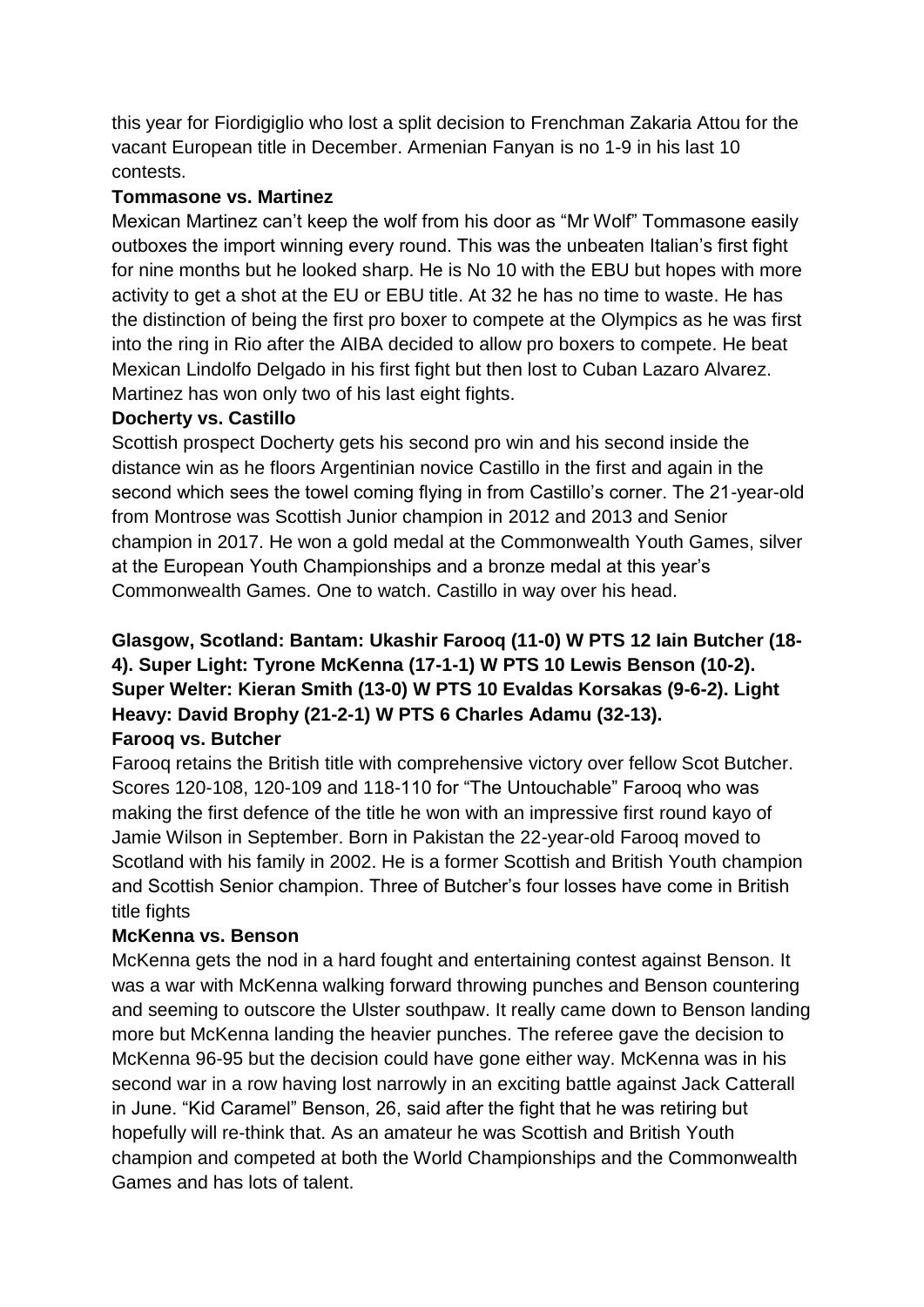### **Smith vs. Korsakas**

Smith, another former elite level amateur, had to climb off the floor to win this one. The Scottish southpaw found Korsakas a tough opponent and was floored in the third. He rebounded to put Korsakas down in the ninth which just gave him the edge in a very close contest. Scores 96-92, 96-93 and 95-93 for Smith. The 6'2" Scot wins the vacant WBC International Silver title in his move up to ten rounds. As with Benson he was Scottish and British Youth champion and fought at the Commonwealth Games, World, European and World Youth Championships. UKbased Lithuanian Korsakas was 6-0-1 in his run up to this fight and is the BBB of C Central Area champion.

# **Brophy vs. Adamu**

Former Commonwealth champion Brophy keeps his hand in with a points win over Ghanaian veteran Adamu. Referee's score 60-54 for Brophy who is working his way back after being stopped inside a round by Rocky Fielding for the British and Commonwealth titles in September last year. The 41-year-old Adamu, also a former Commonwealth champion has only lost once by KO/TKO

# **Hollywood, FL, USA: Bantam: Ricardo Espinoza (22-2) W TKO 2 Yeison Vargas (17-1). Welter: Derrieck Cuevas (19-0-1) W PTS 10 Breidis Prescott (31-15). Feather: Hairon Socarras (20-0-3) W KO 1 Mike Oliver (26-10-1,1ND). Espinoza vs. Vargas**

Espinoza destroys Vargas in two rounds with an impressive show of power. Espinoza was throwing the harder punches in the first before exploding in the second. A left hook to the head had Vargas stumbling along the ropes and down. He made it to his feet but Espinoza was on to him again quickly and the first punch he landed on the resumption, a left hook to the head sent Vargas flying back and onto the canvas against the ropes. Vargas was up quickly but then rocked with left hooks to the head. He tried to hold but Espinoza broke free and then landed a four-punch combination of hooks to the head that floored Vargas for the third time and the referee waived the fight off. The 21-year-old "Hindu" is on a hot streak with twelve wins in a row eleven of those by KO/TKO and now has a total of 19 wins by KO/TKO. The Tijuana fighter was making the first defence of his WBO Latino title. He is No 2 with the WBO although there are no names on his record apart from useful Daniel Lozano. Colombian champion Vargas was having his first outside of Colombia and his is a heavily padded record with wins over substandard opposition. **Cuevas vs. Prescott**

Cuevas moves to thirteen wins on the trot with wide unanimous verdict over a very much on the slide Prescott. Cuevas almost ended it in the first and in fact the fight should not have been allowed to continue. It was "timber" as a huge left hook felled Prescott like a falling tree. He managed to make onto one knee but almost fell over. He then pushed himself up but staggered badly when the referee asked him to take steps forward. Despite that the referee went over the same routine again and decided to let the fight continue and the bell went before another punch could be thrown. Prescott recovered well and used all of his experience to remain competitive.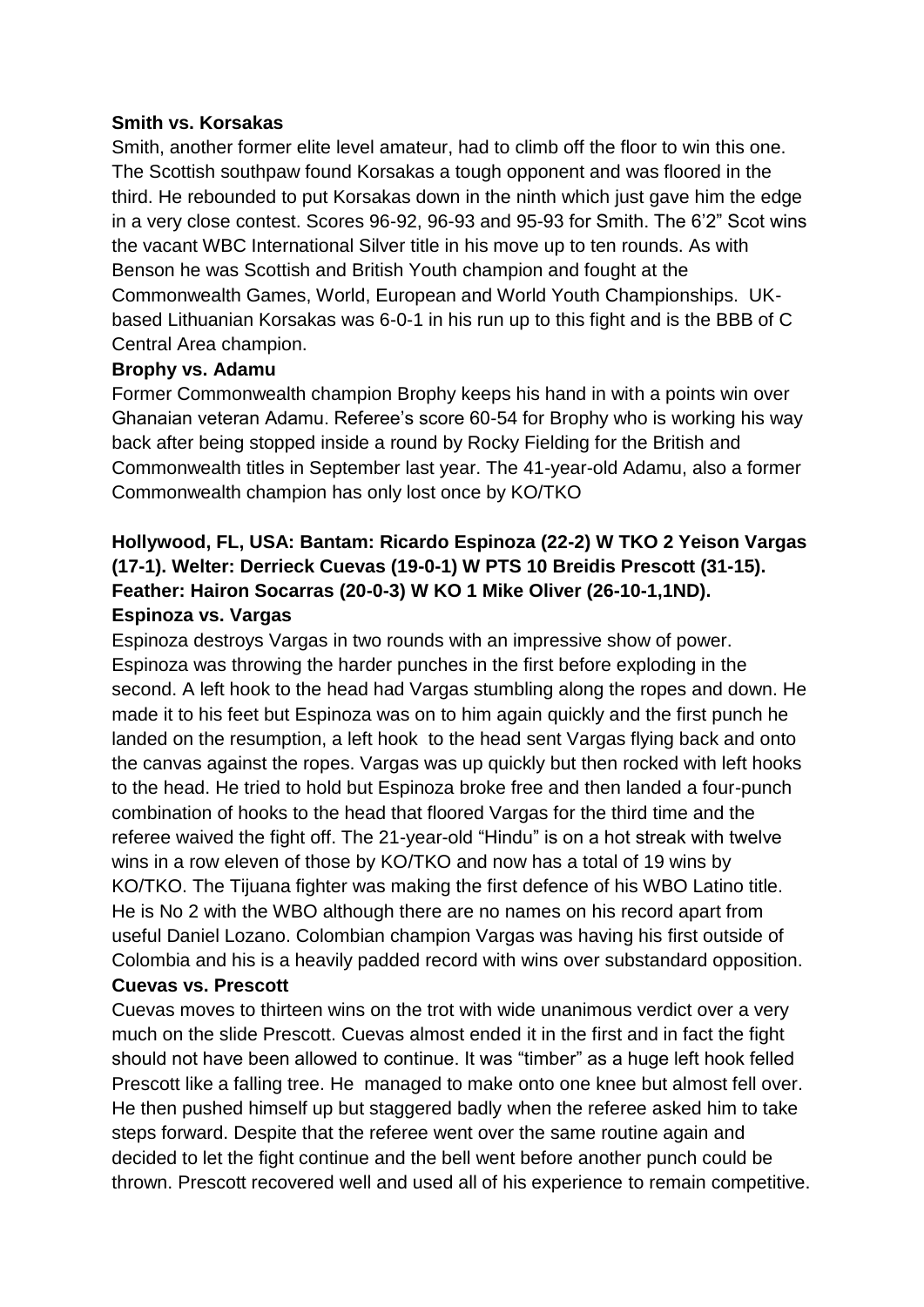He took the fight to Cuevas who showed he could box as well as punch. Prescott is just too slow these days to really threaten Cuevas who was a clear winner. This victory makes it thirteen wins in a row for the 24-year-old Puerto Rican Cuevas with eleven of those wins by KO/TKO. At 35 Miami-based Colombian Prescott is moving into the "fodder for up-coming fighters" category with seven losses in his last eight fights.

# **Socarras vs. Oliver**

An easy night for Socarras as he disposes of the shell of what was once Mike Oliver in just 50 seconds. After the second knockdown Oliver indicated he was finished hopefully not just with this fight but with his career. Cuban Socarras, 25, gets his twelfth win by KO/TKO. He had just one fight in 2015 and was inactive in 2016 but he has been more active recently and was coming off a win over reasonable level opposition in Jose Nieves. Oliver, 38, went 21-0 at the start of his career and won the IBO super bantamweight title but with a couple of spells of inactivity thrown in he is now 1-8-1in his last 10 fights.

# **La Banda, Argentina: Middle: Bill Godoy (37-5) W TKO 4 Diego Diaz Gallardo**

**(22-6-1).** Godoy halts Gallardo in four rounds. After 14 months of inactivity a rusty Gallardo was no match for Godoy and he was on the floor in the first round. He recovered but was never really in the fight after the knockdown. Godoy continued to score with heavy shots in the second and third and ended the fight in the fourth. A salvo of punches from Gallardo rounded off by a left hook had Gallardo falling into the ropes and unable to defend himself with the fight being stopped at that point. The 32-year-old Godoy wins the vacant WBC Latino title and moves to 18 wins by KO/TKO. He was high in the world ratings after winning his first 26 fights and scoring victories over Carlos Baldomir and Jorge Heiland but life has gotten tougher as he moved to a higher level and he was down at No 5 in the Argentinian ratings before this fight. Gallardo had his big night in March last year when he stopped Michel Mothmora to win the WBFederation world title.

# **San Luis, Argentina: Cruiser: Marcos Aumada (20-6) W TKO 1 Nahuel Martinez (9-3). Super Bantam: Claudio Echegaray (22-2-1) W TKO 4 Maximiliano Alegre (4-3).**

# **Ahumada vs. Martinez**

Ahumada obliterates poor Martinez inside a round. Southpaw Ahumada came out flinging punches and quickly had the much taller Martinez in trouble. A couple of heavy punches staggered Martinez and he retreated to the ropes with Ahumada connecting with some fierce head shots. The referee stepped in and gave Martinez a standing count. When the action resumed a wide left again put Martinez against the ropes. He managed to get out to the centre of the ring but Ahumada landed a series of head punches driving Martinez to the ropes again and a big neck-jerking left was enough to see the referee step in and stop the fight. Ahumada retains the WBC Latino title with his fifteenth win by KO/TKO. After going 14-1 in his first 15 fights and reversing the lone loss he then slipped badly and went 3-5 in his following eight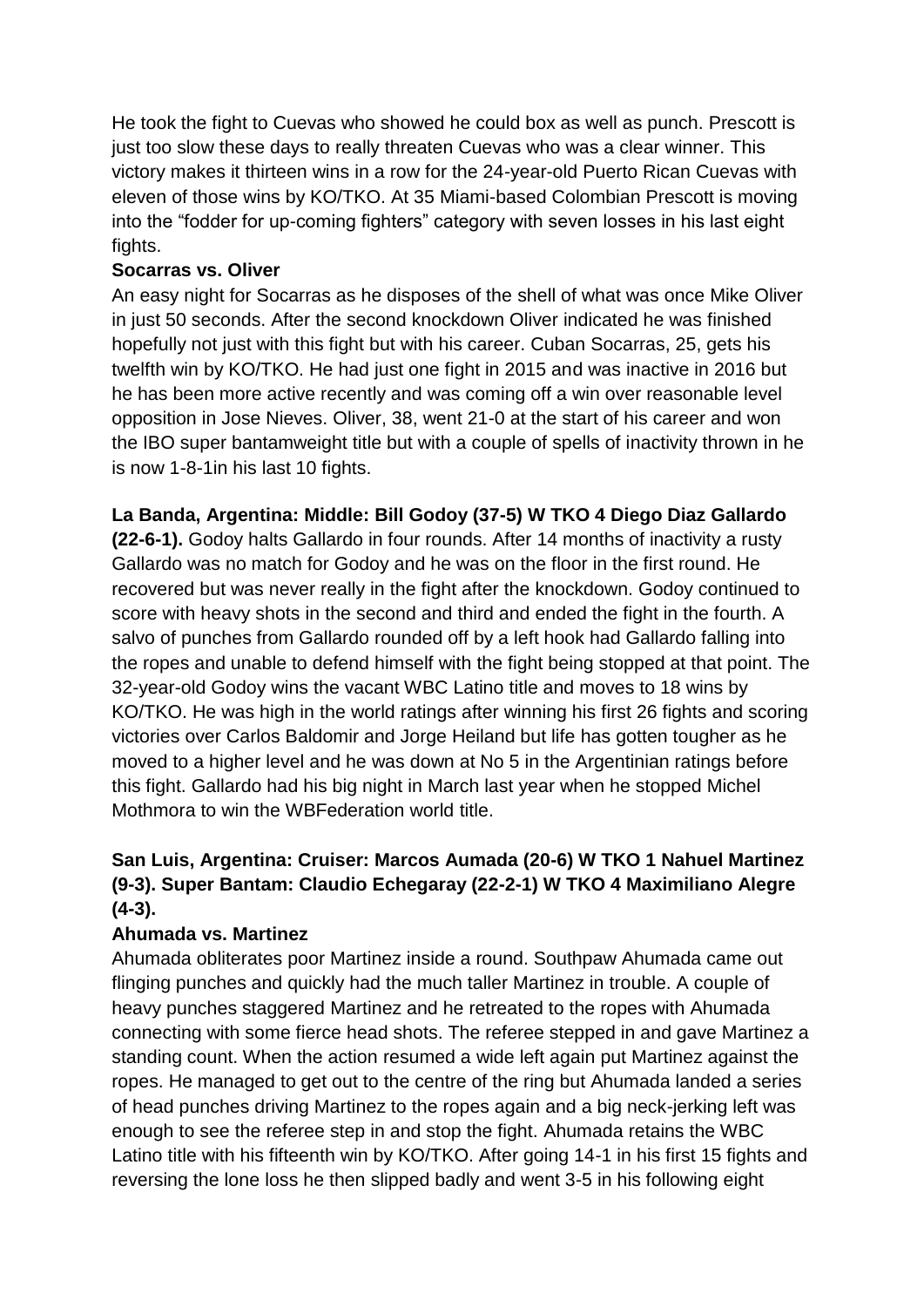fights. This is his third win by KO/TKO as he rebuilds. He is No 2 in the Argentinian ratings. Martinez had won 6 of his last 7 fights and was No 4 in the national ratings.

# **Echegaray vs. Alegre**

In a wild slugging match Echegaray breaks through in the fourth of a close fight to halt Alegre. Echegaray took the first round but Alegre had the better of the fierce exchanges in the second and third. In the fourth. Both fighters were ignoring defence and just throwing wild swings and Echegaray connected with a series of head punches with the referee stopping the action to give Alegre a standing count. After the count Echegaray drove Alegre back and connected with a series of hard shots that saw Alegre falling back and down with the referee immediately stopping the fight. Eleventh win by KO/TKO for Argentinian No 7 Echegaray who was badly in need of a victory after two consecutive losses this year. Second loss by KO/TKO for Alegre.

**Windhoek, Namibia: Welter: Mikka Shonena (13-0) W PTS 12 Mfaume Mfaume** 

**(14-5-2,1ND).** Shonena retains the WBO African title with points victory over Tanzanian Mfaume but is made to work hard. Shonena focus his attacks on the body over the early rounds with Mfaume willing to stand and trade. From the sixth Shonena switched his tactics and boxed more before staggering Mfaume with a series of hooks in the tenth. Mfaume fought back hard over the last two rounds but was never able to trouble Shonena. Scores 120-108, 119-109 and 117-111 for Shonena. The home boxer made this a bit harder than it needed to be until he switched tactics in the sixth The Namibian, a former Commonwealth Games competitor, has never fought anyone even remotely close to being rated but for winning the WBO African title is a ludicrous No 9 which makes him eligible to fight Terrence Crawford! Mfaume is now 5-4. 1ND in his last 10 fights.

**Singapore: Super Feather: Hamza Farouk (7-0) W KO 1 Isack Junior (25-10-3)** Farouk collects the vacant WBC Asian Boxing Council title with first round win over Indonesian Junior. After just 22 seconds a body punch put Junior on the floor and he remained there for the full count. Fifth win by KO/TKO for 30-year-old Farooq who has taken less than 19 rounds for his seven victories.. Poor Junior falls to 1-6-1 in his last 8 fights.

**Glasgow, Scotland: Super Welter: Jay Byrne (8-6) W PTS 10 Marc Kerr (12-2)**  Big disappointment for popular local fighter Kerr as Irishman Byrne collects the BBB of C Celtic title with unanimous decision. Scores 99-91, 98-92 and 97-94. Byrne a good winner but the scores unkind to the effort put in by Kerr. Most of Byrne's losses have against unbeaten fighters. Scottish champion Kerr had won his last seven fights and can come again.

**Huntington, NY, USA: Super Light: Chris Algieri (22-3) W PTS 10 Angel Hernandez (14-12-2).** Algieri returns to his home town with a win and looks sharp. He had too much skill and speed for a willing but limited Hernandez. Algieri's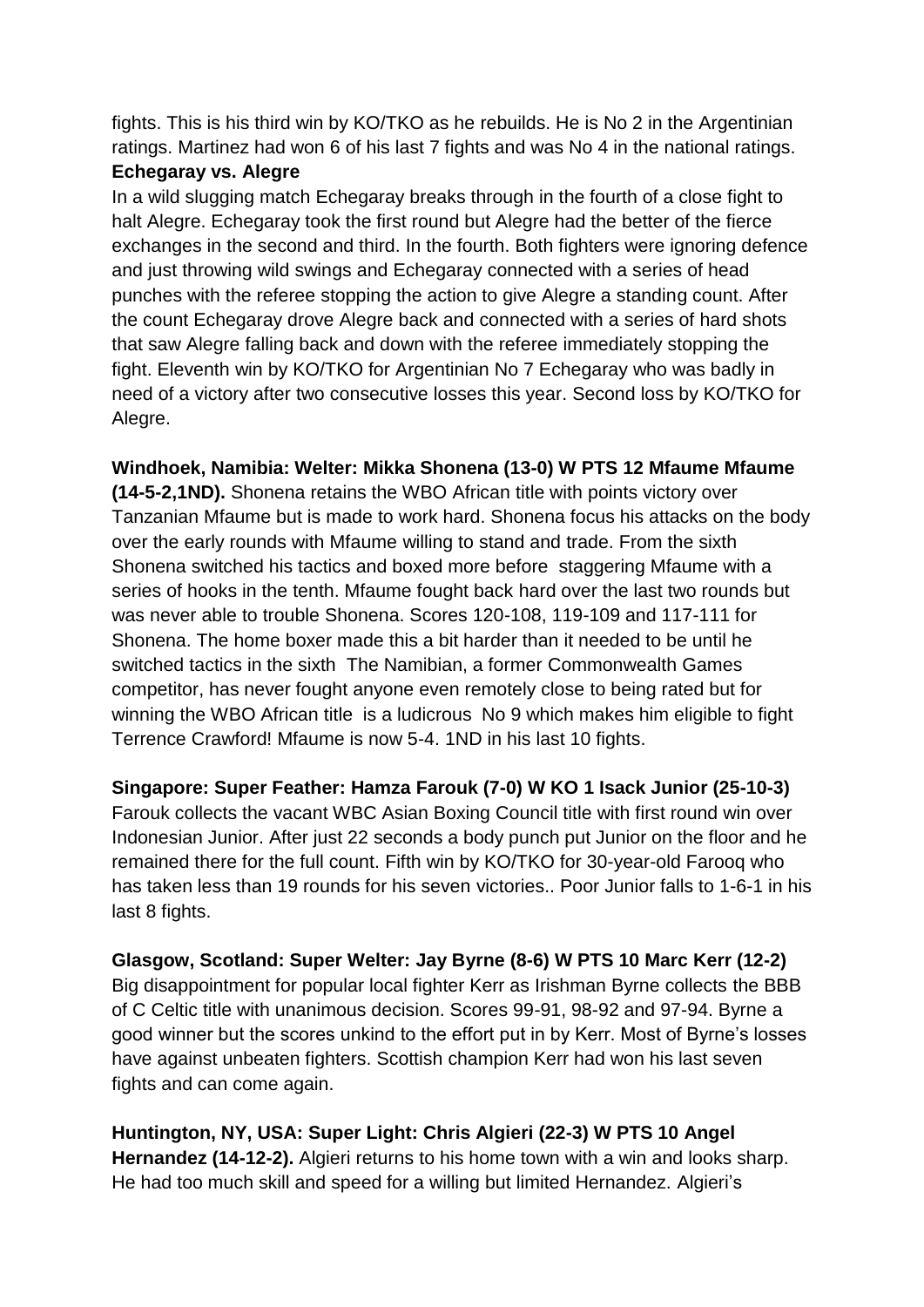movement and hand speed put him in control from the start and outworked Hernandez all the way. Algieri has never been a hard puncher and Hernandez has a good chin so Hernandez was never in any trouble and was able to roll forward throwing punches but not landing enough to ever threaten Algieri who won by a wide margin. Scores 100-90 twice and 99-91for Algieri who was having his first fight since a fifth round stoppage loss to Errol Spencer in April last year. There are plenty of good fights out there for the 34-year-old former WBO champion. Texan Hernandez is 1-5-1 in his last 7 fights.

# **Harare, Zimbabwe: Middle: Lukas Ndafoluma (14-1,1ND) W PTS 8 Jimmy Mabundji (9-4). Lightweight: Peter Pambeni (13-3-3) W KO 5 Alex Gambinda (7- 1).**

# **Ndafoluma vs. Mabundji**

Namibian Ndafoluma gets unanimous decision over Mabundji but the scores do not reflect how close this fight was. Ndafoluma is a tall thin fighter and Mabundji is small and stocky so it was a case of Ndafoluma dominating the fight at distance and scoring with counters as Mabundji moved forward. That sounds easy on paper but Mabundji just walked through Ndafoluma's punches. He never stopped coming forward finding gaps for his counters and he used his strength to outfight Ndafoluma on the inside. A big left hook rocked Ndafoluma in the fifth and he was hurt again in the sixth but he was picking Mabundji off with his jabs and finding gaps for his counters and just did enough to take the decision. Scores 79-73 twice and 78-77 for Ndafoluma who gets his eighth win in a row. South-African based Congolese Mabundji is a tough customer who had won his last three fights by KO/TKO.

# **Pambeni vs. Gambinda**

Pambeni wins the vacant national title with fifth round kayo of Gambinda. Pambeni had too much skill for the much smaller and limited Gambinda. Constantly switching guards Pambeni outboxed Gambinda in the first. In the second Gambinda choose to do some showboating and made the mistake of standing in front of Pambeni with his hands down and was put down heavily by a hard right. He made it to his feet but he was very unsteady and the fight should have been stopped. Instead of going in to finish the fight Pambeni decided to do some showboating of his own. Gambinda tried to take the fight to Pambeni in the third and fourth but was too slow to catch the quicker Pambeni. In the fifth a left hook and a vicious right put Gambinda down and he was counted out. After ten years of inactivity Pambeni is now 4-0-2 since his return. Gambinda had done all of his fighting in South Africa. In his only fight scheduled for more than four or six rounds he was knocked out inside three minutes by unbeaten Ronald Mankind.

# **December 1**

# **Saltillo, Mexico: Bantam: Luis Nery (27-0) W Renson Robles (13-6).**

An aggressive Nery batters Robles to defeat with vicious body attacks. Nery was stalking Robles in the first two rounds and already getting through with strong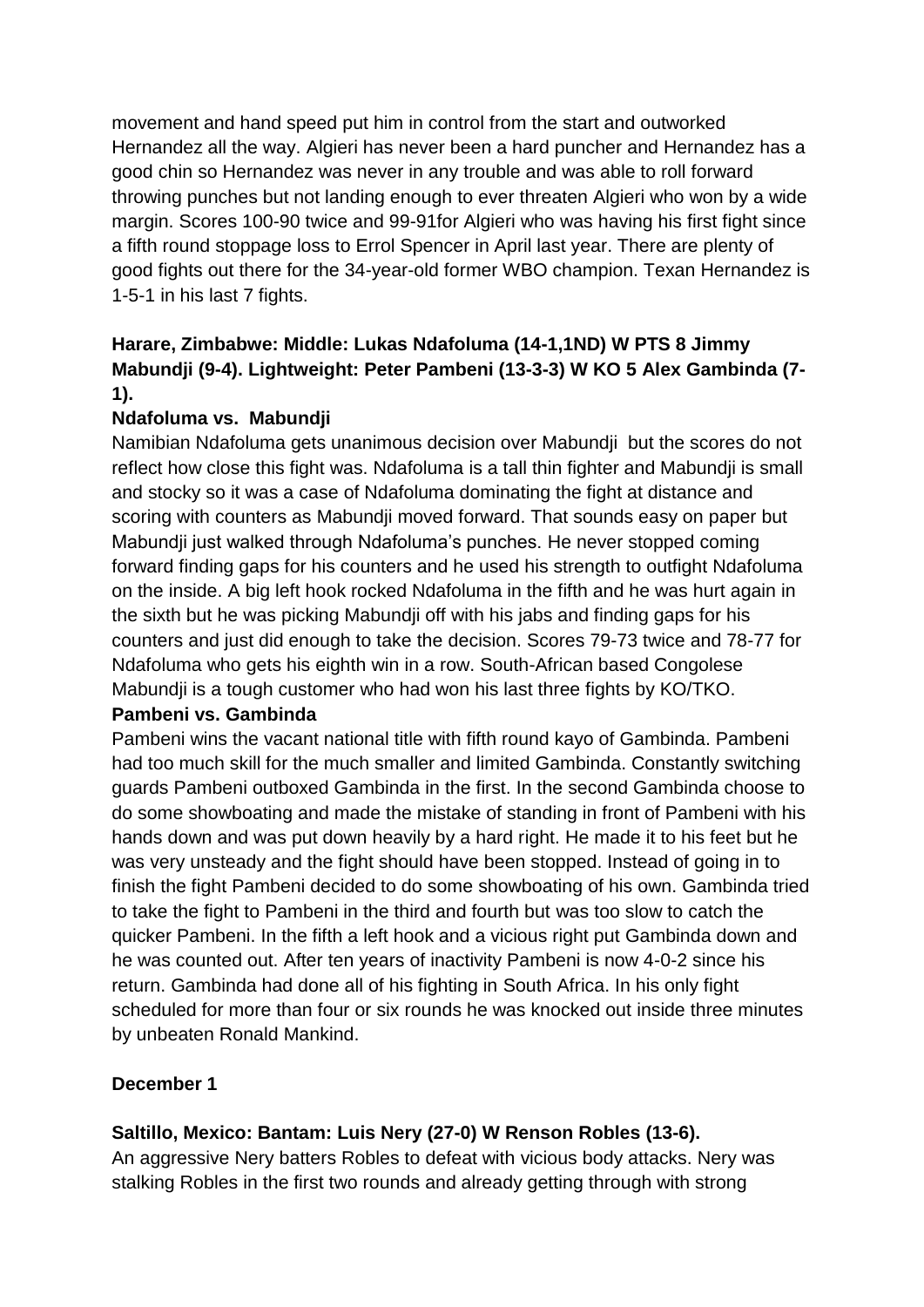southpaw lefts to the body. Robles just could not get on the front foot but he fired back although lacking the power to discourage Nery. Robles had some success with rights in the third but Nery just continued to walk him down and was connecting with heavy lefts. In the fifth Nery went all out for the finish bombarding Robles with punch after punch. The Venezuelan got a breather when he lost his mouthguard but he had taken a whole load of punishment. Nery was a bit more studied with his attacks in the sixth with Robles still countering when he could. Nery went wild again in the seventh. He was pumping out punch after punch mostly to the body. Robles was being driven around the ring until the referee had seen enough and stopped the fight. The former WBC bantamweight champion is hoping to get a chance to regain the title that he lost by default when he failed to make the weight for a defence against Shinsuke Yamanaka in March. Robles was a late substitute and fought hard before being ground down and suffering his first loss by KO/TKO.

# **Gummersbach, Germany: Middle: Denis Radovan (11-0-1) DREW 10 Ronny Mittag (30-3-3). Super Welter Abass Baraou (4-0) W PTS 10 Sasha Yengoyan (41-6-1). Welter: Deniz Ilbay (21-1) W PTS 10 Denis Krieger (14-7-2). Super Welter: Nick Klappert (26-3) W PTS 8 Sergej Wotschel (11-4-1). Light Heavy: Leon Bunn (12-0) W PTS 8 Yannick N'Galeu (5-5).**

### **Radovan vs. Mittag**

Radovan and Mittag end up all square after ten entertaining rounds. Local fighter Radovan used his superior skill set to build an early lead. He boxed well, behind his jab and found plenty of gaps in the defence of Mittag. Slowly Mittag worked his way into the fight which was fought at a ferocious pace and slowly he began to eat into Radovan's lead and force him onto the back foot. Radovan was still landing some hurtful punches and after the fight it was revealed that Mittag had suffered damage to both ear drums. Despite that he battled hard and a draw looked about right. Scores 96-94 for Radovan, 96-94 for Mittag and 95-95. Former elite level amateur Radovan was moving up to ten rounds for the first time. Mittag, 30, was 7-0-1 going into this one with the loss coming in his last fight in May when he was outpointed by unbeaten Patrick Wojcicki for the vacant German title. Hopefully Radovan and Mittag will meet again soon as this was a rousing battle.

### **Baraou vs. Yengoyan**

German champion Baraou takes every round against experienced Yengoyan. Baraou won this one from distance as Yengoyan did his best work when he was able to get past Baraou's jab and walk through his counters to work inside. Baraou controlled the fight and handed out some heavy punishment but never totally subdued Yengoyan and seemed to lack the power to capitalise on his superiority. The three scorecards all read 100-90 at the finish. Baraou, 24,was German amateur champion in 2014,2015 and 2016 won a gold medal at the European Championships and bronze at the World Championships and is one of the big hopes for German boxing. Armenian Yengoyan is starting to look like a toothless "Beast from the East" now being 1-4 in his most recent fights. **Ilbay vs. Krieger**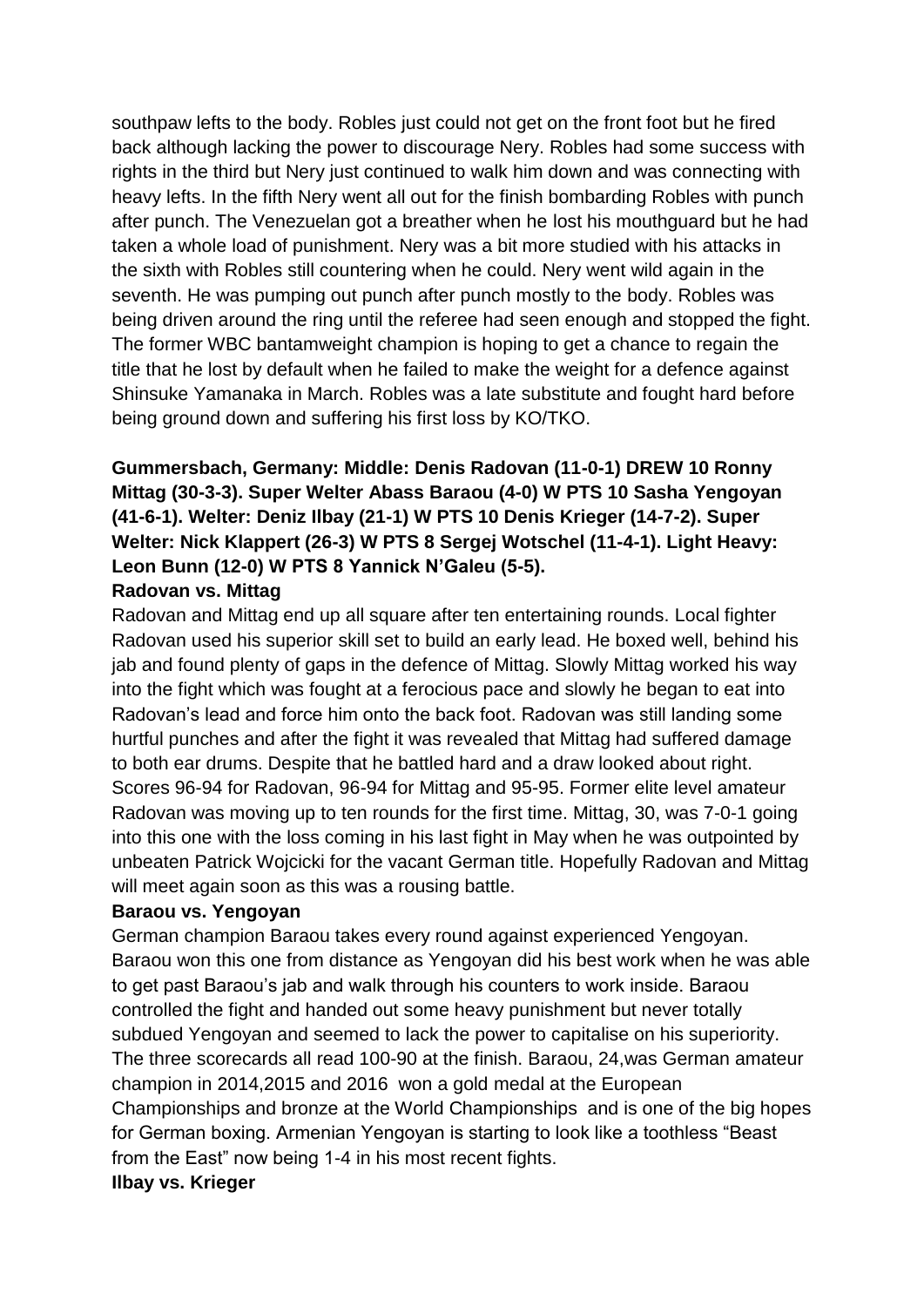Another entertaining fight but with a bit less skill on show. What there was was shown by Ilbay. He was streets ahead of Krieger in technique but had to weather some wild attacks from Krieger using good movement to frustrate his opponent. Gradually Krieger became wilder with his attacks and in an attempt to lure Ilbay in was dropping his hands and challenging Ilbay to do his worst. Krieger had some success and there was plenty of action but Ilbay stuck to his boxing and won the unanimous decision. Scores 99-90, 98-91 and 96-91 for Ilbay. The 23-year-old from Cologne wins the vacant German title in his sixth fight since losing on points to world rated Egidijus Kavaliauskas in 2016. German-based Moldovan Krieger was 2-5 in his last 7 fights. One of the two wins was a kayo over 21-0 Robert Maess for the German title but in his last fight he lost that title to Abass Baraou.

### **Klappert vs. Wotschel**

This fight also had its moments as Klappert won on points over Wotschel. It was fiercely contested with both having good spells but the cleaner work and more accurate punching saw Klappert through to the decision. Scores 79-73 for Klappert on all three cards. German Klappert, 36, has collected a few minor titles and is 6-1 in his last 7 fights but the loss was one that established his level as he was knocked out in one round by unbeaten Russian Khuseyn Baysangurov in December. German-based Russian Wotschel had won his last five fights.

### **Bunn vs. N'Galeu**

Bunn decisions late substitute N'Galeu. The Frankfurt prospect got the win but it was a very flat performance by Bunn. He had more trouble than expected against the French novice and although outboxing N'Galeu he never looked likely to end it early and suffered a cut late in the fight. The judges were unanimous in scoring the fight 79-73 for Bunn who keeps his 100% record. N'Galeu had won his last four fights.

# **Tokyo, Japan: Super Light: Valentine Hosokawa (23-6-3) W Takashi Inagaki**

**(20-17-2).** Small and getting on in years he may be but Hosokawa is enjoying something of an Indian Summer. In this one he blew away challenger Inagaki in the first round in defence of his Japanese title. Inagaki started well using his jab against Hosokawa but late in the round was badly shaken by a right uppercut and put down by a right hook. He made it to his feet but was being bombarded by punches and the referee stopped the fight. Hosokawa, 37, who has Nigerian father, won the national title at the third attempt and in his eleventh year as a professional. He claimed the impetus to win the title was that his grandmother, who had raised him, was 86 and he wanted to win the title before she died. This is his eleventh win by KO/TKO. Inagaki, 33, the Japanese No 10 has now lost his last three fights and failed in challenges for the Japanese title at super feather, lightweight and now super lightweight.

# **Osaka, Japan: Super Feather: Masao Nakamura (25-3) W TKO 10 Carlo Magali (23-11-3). Light Fly: Reiya Konishi (17-1) W TKO 8 Richard Rosales (13-7-2). Nakamura vs. Magali**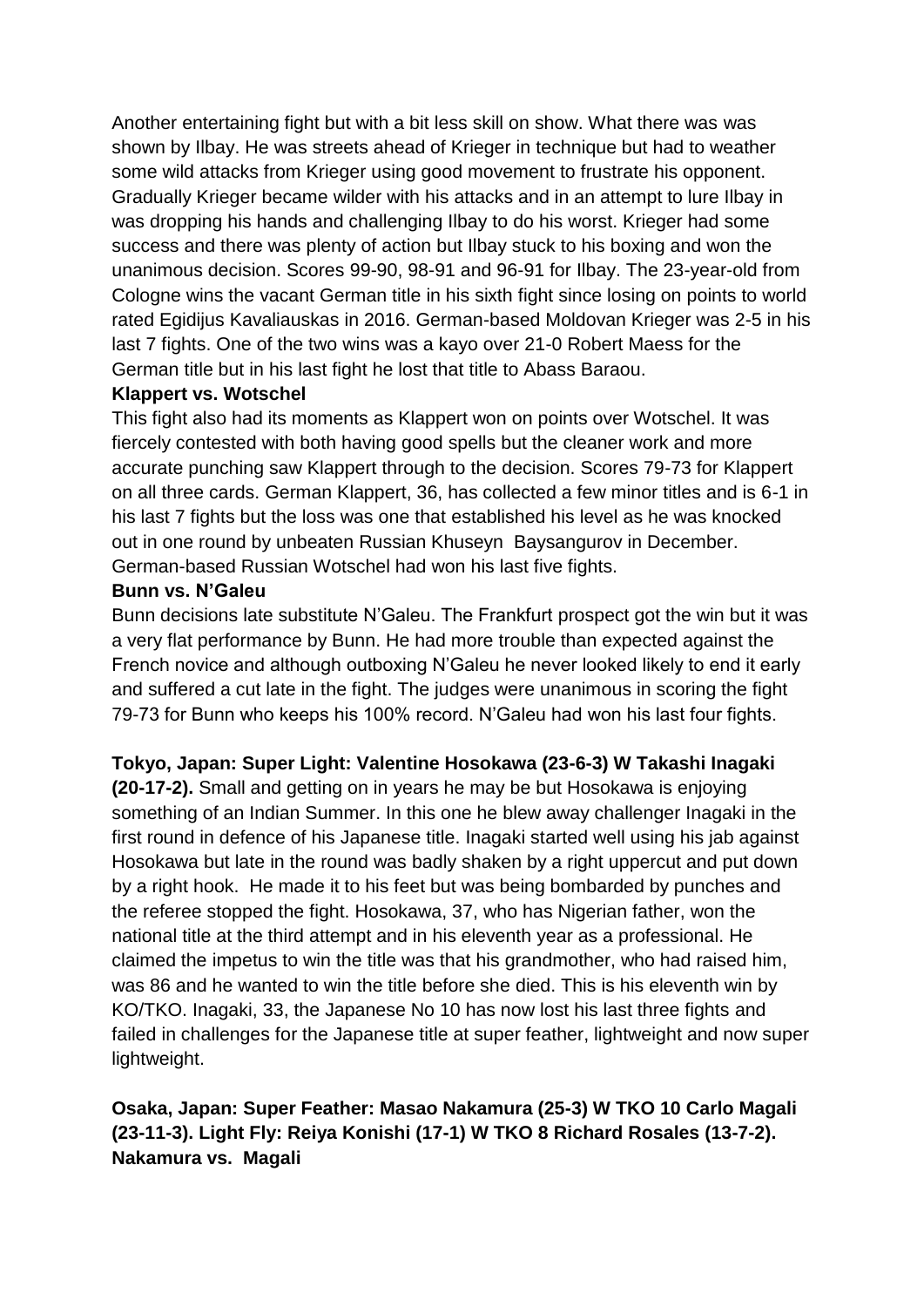Nakamura gets off the floor to stop Magali and win the vacant WBO Asia Pacific title. Nakamura used a stiff jab to control much of the early action but a competitive Magali had a big fifth round flooring Nakamura with a right hook although it looked as though Nakamura partially tripped over his own feet. Nakamura was back in charge in the sixth and took the next three rounds as well as cutting Magali. By the tenth the cut had worsened and the fight was stopped. A former OPBF champion in Nakamura fights either you go or he does and only 2 of his 28 fights have lasted the distance. Filipino Magali, also a former OPBF champion, now has four losses by KO/TKO. **Konishi vs. Rosales**

Konishi retains the WBO Asian Pacific title with stoppage of Filipino Rosales. Konishi had a hard time subduing Rosales. The Japanese fighter was deducted a point in the sixth for low blows but kept battering away at Rosales and Rosales was twice deducted a point for holding. Finally in the eighth a left hook from Konishi had Rosales badly hurt and the Filipino's corner threw in the towel to save their man. Konishi was having his second fight since losing to Carlos Canizales in March for the vacant secondary WBA title. Four losses by KO/TKO for Rosales.

**Mexico City, Mexico: Welter: Juan Pablo Romero (9-0). W TKO 1 Jose Luis** 

**P:rieto (26-7)** Mexican Olympian Romero overwhelms Colombian Prieto. The unbeaten prospect attacked strongly from the start. He pressured Prieto constantly with Prieto trying unsuccessfully to counter. Late in the round Romero trapped Prieto on the ropes and was unloading with blistering punches from both hands and with Prieto just covering up the referee stopped the fight. Sixth win by KO/TKO for Romero. Who is a former Mexican amateur champion and represented Mexico at the 2016 Olympics and the World Championships. Prieto was 13-2 in his last 15 fights and this is his fifth loss by KO/TKO..

# **Catano, Puerto Rico: Light: Alfredo Santiago (10-0) W Jonathan Barros (41-6- 1). Super Bantam: Abimael Ortiz (7-0-1 W PTS 10 Alexis Santiago (21-7-1). Santiago vs. Barros**

Santiago outboxes experience Barros in defence of his WBC Fecarbox title. The tall Santiago had a 5" edge in height and a much longer reach and he used those advantages plus some quick footwork to win this one easily. Barros kept barrelling forward but Santiago was popping him with jabs and connecting with long rights. He was not looking to get into trading punches and was happy to just stick with the jab/straight right and only occasionally fire a combination of more than two punches. Barros just could not get close enough often enough to hustle Santiago out of his stride. With his stick-thin long legs a quick step was all Santiago needed to be out of range but still in position to counter. He also tied up Barros inside or pushed him off for which Santiago was warned. Santiago also switched guards constantly and over the closing round did some show-boating with a frustrated Barros unable to really be a threat. Scores 99-91 for Santiago from all three judges. The 24-year-old Puerto Rica-based Dominican has scored good wins over Jayson Velez, Arturo Santos and Cristian Mino but a lack of punching power could be a big handicap against better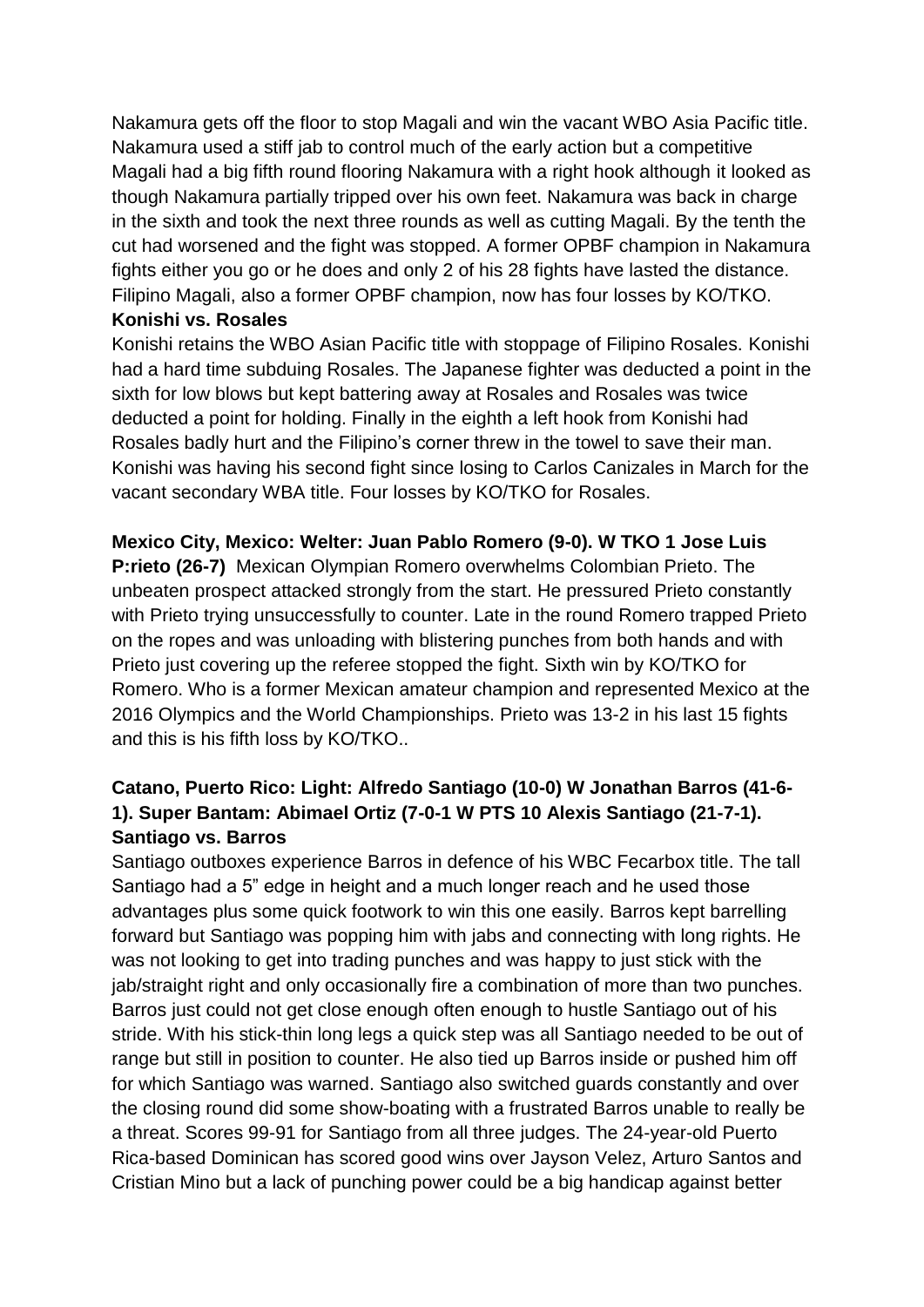opposition. Barros, 34, a former holder of the secondary WBA title had recently lost in two title fights against IBF champion Lee Selby and WBC champion Miguel Berchelt and this is the first time he has lost three fights in a row.

# **Ortiz vs. Santiago**

Ortiz outpoints more experienced Santiago. This was a slow-paced fight with Ortiz simply walking down Santiago for the whole ten rounds. The Puerto Rican mixed short stiff jabs, hooks and uppercuts to keep Santiago on the back foot for round after round. He unloaded heavily on Santiago in the fifth but Santiago soaked up the punishment and kept firing counters. The fighters were rarely more than a couple of paces apart over the first six rounds as they traded punches with Ortiz throwing more, landing more and having more power but the pace of the fight was too slow to generate much excitement. Ortiz wins on scores of 100-90 twice and 99-91. The young "Hands of Stone" was moved up to ten rounds for the first time after having scored an upset win over unbeaten prospect Jantony Ortiz in August. Phoenix's Santiago has lost four in a row but all against very good level opposition.

**Estosadok, Russia: Light Heavy: Umar Salamov (23-1) W PTS 10 Emmanuel Anim (13-2-1).** Salamov continues to rebuild with points win over Ghanaian Anim. Salamov was always going to be the winner here and the only question was whether Anim would go the distance. He did that and a bit more making Salamov work hard. Scores 99-91, 98-92 and 97-93 for Salamov. He retains the WBO International title and another organisations title but they are just so ridiculous I am not even going to mention them. The 24-year-old Nevada-based Russian registers his fourth win since a loss to Damien Hooper in July derailed his train. He is ranked IBF 7(5)/WBC 10/WBO 10/WBA. Anim had lost a majority decision to unbeaten Emmanuel Martey for the national title and drew with Patrick Mukala for the WBA Pan African title in his other fights this year.

# **London, England: Light Heavy: Miles Shinkwin (15-4) W PTS 10 Joel McIntyre (18-4). Cruiser: Deion Jumah (11-0) W TKO 5 Ossie Jervier (6-6). Shinkwin vs. McIntyre**

Shinkwin lifts the vacant English title with unanimous decision over McIntyre. Shinkwin had failed in two previous shots at this title and one at the British title but he was a good winner here. Scores 99-91, 97-92 and 96-94. The 30-year-old Shinkwin will now be looking to get another crack at the British title. McIntyre, a former English champion, is now 2-3 in his last 5 fights.

# **Jumah vs. Jervier**

Good to see Jumah back and fighting regularly. He stops Jervier and wins the vacant BBB of C Southern Area title. The 31-year–old southpaw was twice English amateur champion but has had spells of inactivity. Hopefully new management will change that as he gathers his sixth win by KO/TKO. Jervier has been matched tough but he had won his last two fights.

# **December 2**